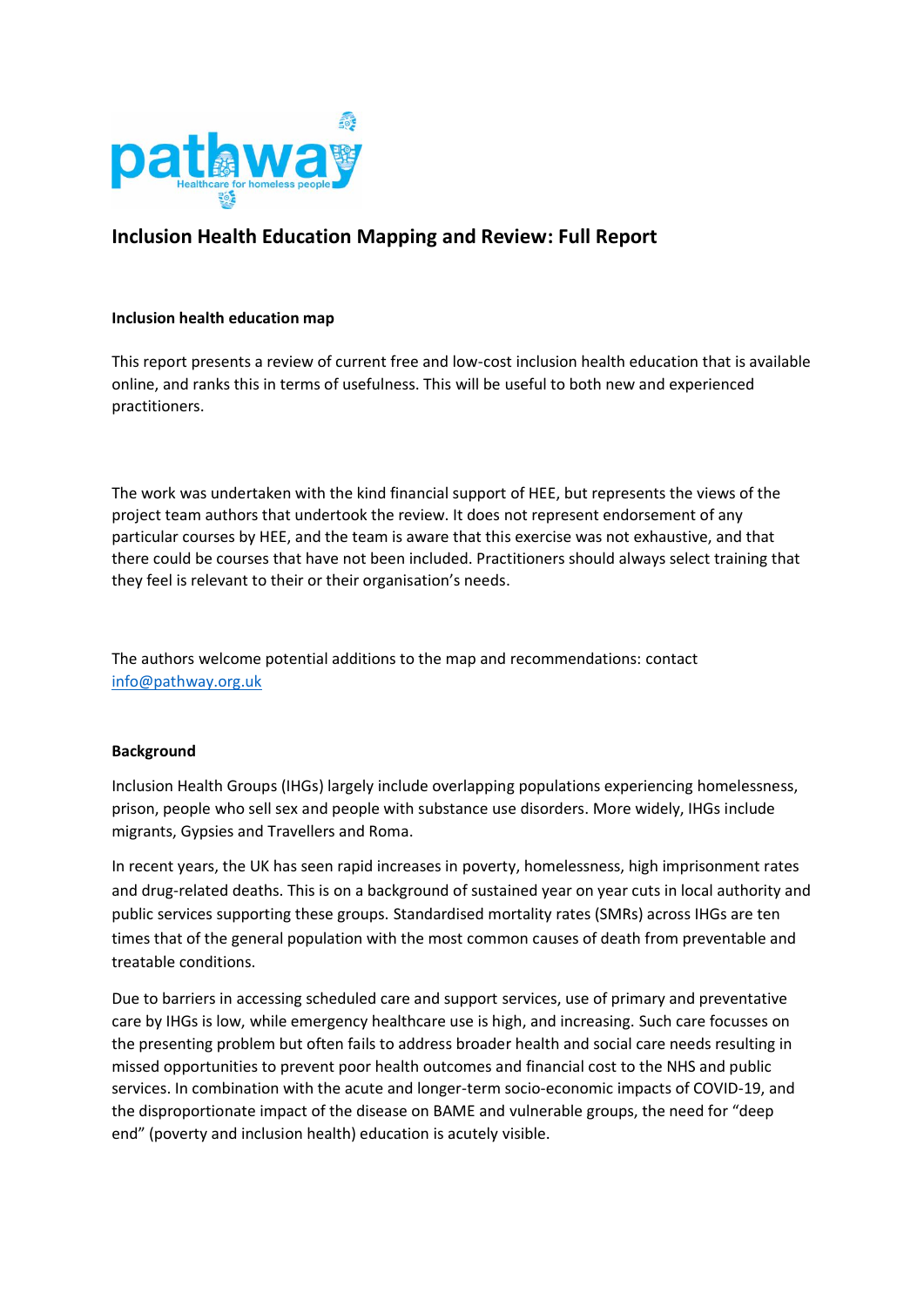Staff and Experts by Experience (EbE) involved in engagement work, recognised that the care of IHGs requires collaborative working and integration of care to address the range of needs experienced by these groups. This is more commonly known as interprofessional practice (IPP) (Oandasan et al, 2006).

IPP is complex process that is not always easy to achieve (Zwarenstein and Reeves 2006). To deliver successful interprofessional practice for IHGs, health and care professionals must also train in interprofessional practice groups. Interprofessional education (IPE) is used to enable a range to staff to learn from and about each other to promote collaborative practice and improve quality of care.

It occurs when two or more professions learn about, from and with each other to improve collaboration and the quality of care (CAIPE, 2002). It has the potential to positively change healthcare cultures by influencing practitioners' interactions (WHO, 2010; Reeves et al, 2013). IPE is generally supported by professional healthcare bodies (CHMS, 2003; GMC, 2015; NMC, 2018; HCPC, 2015) and highly rated by students (Lie et al, 2013; Hammick et al, 2007).

IPE remains a priority for Health Education England and current NIHR funded research is determining the evidence for its use in postgraduate/registration staff. In the meantime, existing educational resources in the field have been mapped, and are worthy of further exploration, quality assessment and dissemination to relevant groups.

# *What is the problem being addressed? (Engagement work was funded by the NIHR Research Development Service, Engagement, and Involvement Fund)*

Patients highlighted concerns about:

- Incomplete and inconsistent assessments
- Little signposting to services such as housing, lack of planned follow up
- Negative attitudes and stigma

Staff highlighted concerns about:

- Lack of training and resources
- Difficulties managing challenging behaviour and addictions
- Feeling frustrated and ill equipped to offer a thorough assessment and helpful interventions
- Difficulties engaging patients and understanding their behaviour
- The psychological challenges of occupational trauma
- Problems of stigma and discrimination from some staff

#### *Review of existing evidence*

#### *Policies*

Under the Homelessness Reduction Act (HRA), a wide range of public services including Emergency Departments and acute NHS services have a statutory duty to refer anyone who is homeless or threatened with homelessness to local authorities. The Rough Sleepers Strategy, Drug Strategy and Health and Justice Commissioning Intentions recognise health needs of IHGs and set out steps to improve care pathways. This proposal will contribute to more effective implementation of these policies. It is underpinned by the Faculty for Homeless and Inclusion Health standards and wider NHS aims to reduce health inequalities.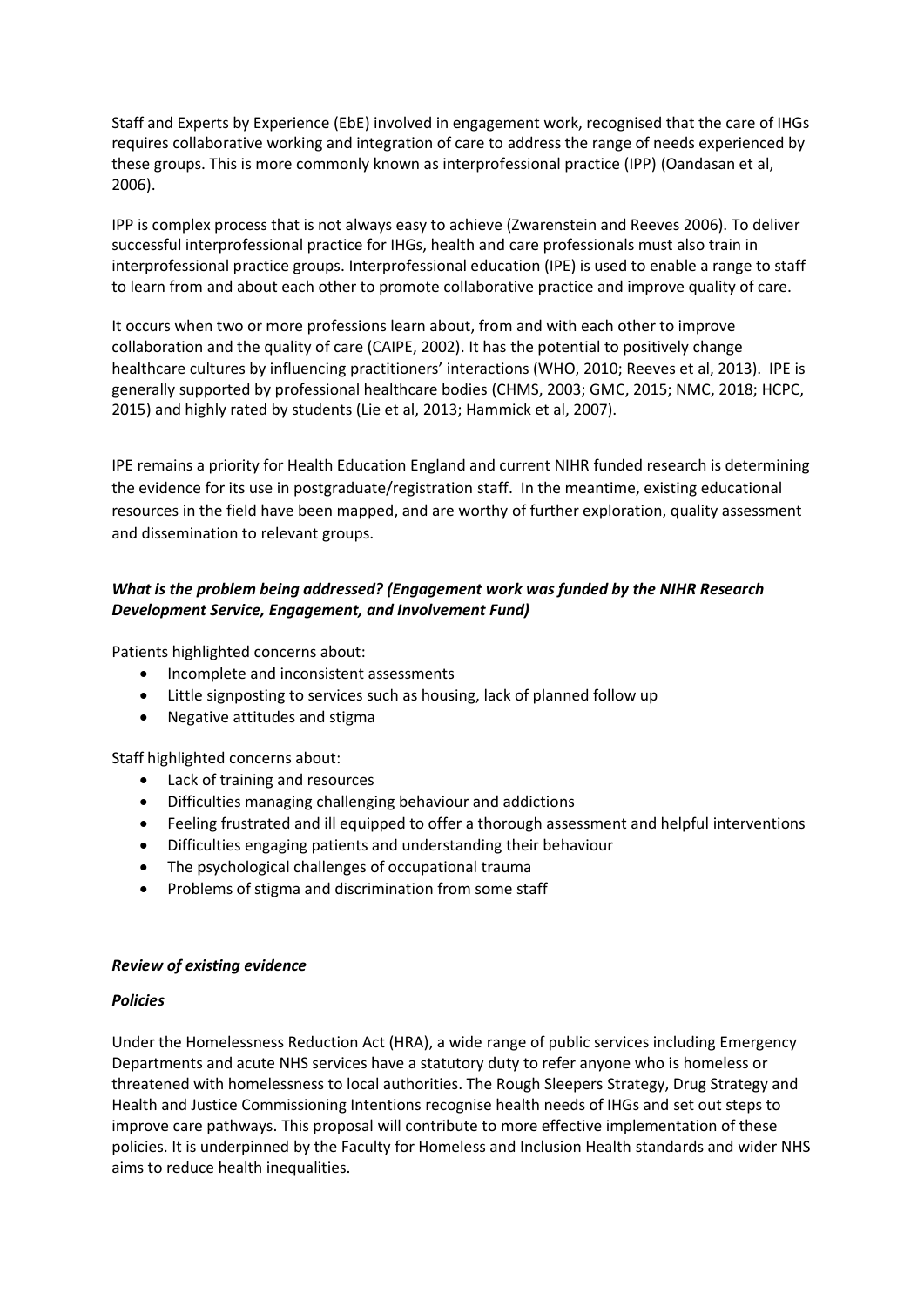### **Research**

Evidence shows that attitudes and behaviour towards IHGs can vary, but where education has been delivered, it improves knowledge, skills, behaviour, and attitudes towards IHGs particularly those with substance use disorder. Education has also been effective in reducing stigma and increasing screening and brief interventions in those with addictions problems. The emotional impact and challenge of managing overlapping needs in IHGs is recognised in literature, which highlights the lack of formal teaching or research into whether education can improve the ability of staff to meet these complex needs.

Other evidence suggests that healthcare settings could offer greater interventions for substance use disorders, more support to navigate systems and services, referrals to community services such as mental health, and take steps to identify exclusion and address needs such housing and benefits.

Early findings from an evidence synthesis in IPE in Inclusion Health, for health and care staff, identified the use of IPE in the care of people experiencing mental illness, homelessness, dual diagnosis, personality disorder and cultural competence in the care of migrants. Theoretical papers suggest a combination of IPE and profession specific training is necessary to deliver the breadth of knowledge, skills, attitudes, and behaviours.

# **Purpose**

The purpose of this project is to support HEE London (and HEE nationally) in developing generalist (interprofessional) educational content. This review will help HEE and a wide range of health and care staff quickly identify and access relevant, high quality training in inclusion health. It will also identify gaps and key training that is not easily accessible, whether due to subscription or a paywall, so HEE, other public bodies and the inclusion health sector, can work with education providers to facilitate access.

By specifically considering Inclusion Health, HEE are able to support access to high quality education covering healthcare for marginalised, vulnerable and socially excluded groups. We were all aware of the growing number of educational resources available, particularly online, yet there has never been a comprehensive appraisal of the quality and utility of Inclusion Health education. The challenge of accessing education spread across multiple sources is common, but is also particularly prevalent in the field of Inclusion Health, which is a new and emerging speciality

This project also provides an opportunity to addresses a broader challenge in health and care education - How do we to rapidly appraise the quality, relevance, and utility of existing educational content?

As part of this project, we agreed to:

- Update and complete a pre-existing mapping exercise on existing education in homeless and inclusion health. The map had been partially written so the work included:
	- o Agreeing and completing quality and content review criteria
	- o Updating the existing map with new content
	- o Removing decommissioned content from the map
	- o Identifying potentially out of date content that was still available/active
	- o Reviewing the quality of content wherever possible (content that was behind a paywall greater than £50 was out of scope).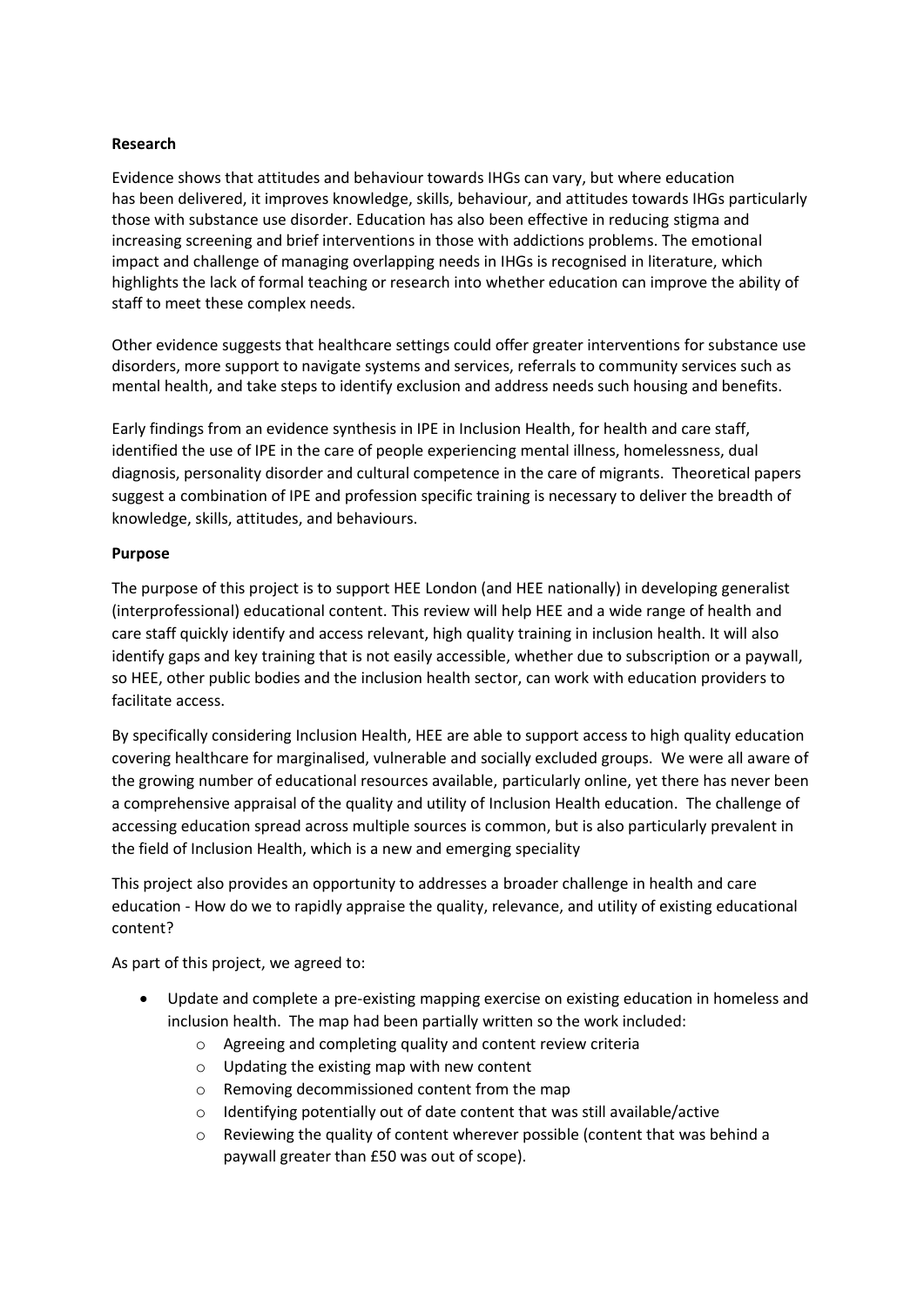- $\circ$  Identify gaps for professional groups, and options (person or organisation) on who could develop this education
- Use a stakeholder review group to agree the key educational resources and promotion
- Enable HEE to use the map to support foundation and other training programmes to embed some key training for all trainees/staff.

# **Research questions, aim and objectives**

### **Research questions:**

- What existing educational interventions exist in the field of inclusion health for a range of health and care staff and students?
- What is the quality of this education and who is it suitable for?
- What are the gaps and what are the options to fill them?
- What key educational interventions should different health and care groups complete?
- How can we appraise the quality of available (frequently online) education and training materials?

#### **Aim:**

The aim of this project is to compile an inclusion health educational resource map by exploring the quality, relevance, and utility of existing educational offering in inclusion health for different health and care staff, as well as identifying any gaps or barriers to access.

# **Objectives:**

- To draw together an interprofessional review team
- To develop a method of rapid appraisal for a range of educational material
- To complete an interprofessional appraisal of inclusion health education a quality and content assessment and identify gaps
- To make recommendations on key education/training for different groups of health and care staff based on stage of career/experience stage

#### **Method**

Thanks to funding obtained from HEE London we constructed a quality and utility review of Inclusion Health education and identified key educational materials for 3 different groups. We also identified gaps in the existing provision and barriers to access such as registration, single access paywalls and subscriptions.

We retained a proportion of the budget to pay for access to courses costing less than £50.

We recruited 3 reviewers and the co-leads Dr. Zana Khan and Samantha Dorney-Smith, also acted as specialist Inclusion Health reviewers. The reviewers and leads are:

- 1. Dr. Zana Khan (GP in homeless and inclusion health and NIHR Fellow) project co-lead, mapping and review work and writing the body of the short and long-form reports.
- 2. Sam Dorney-Smith (Inclusion Health Specialist Nurse, QNI Homeless Health Lead, Pathway Healthcare for Homeless, Nurse Lead) – project co-lead, mapping and review, compiling the map and recommendations.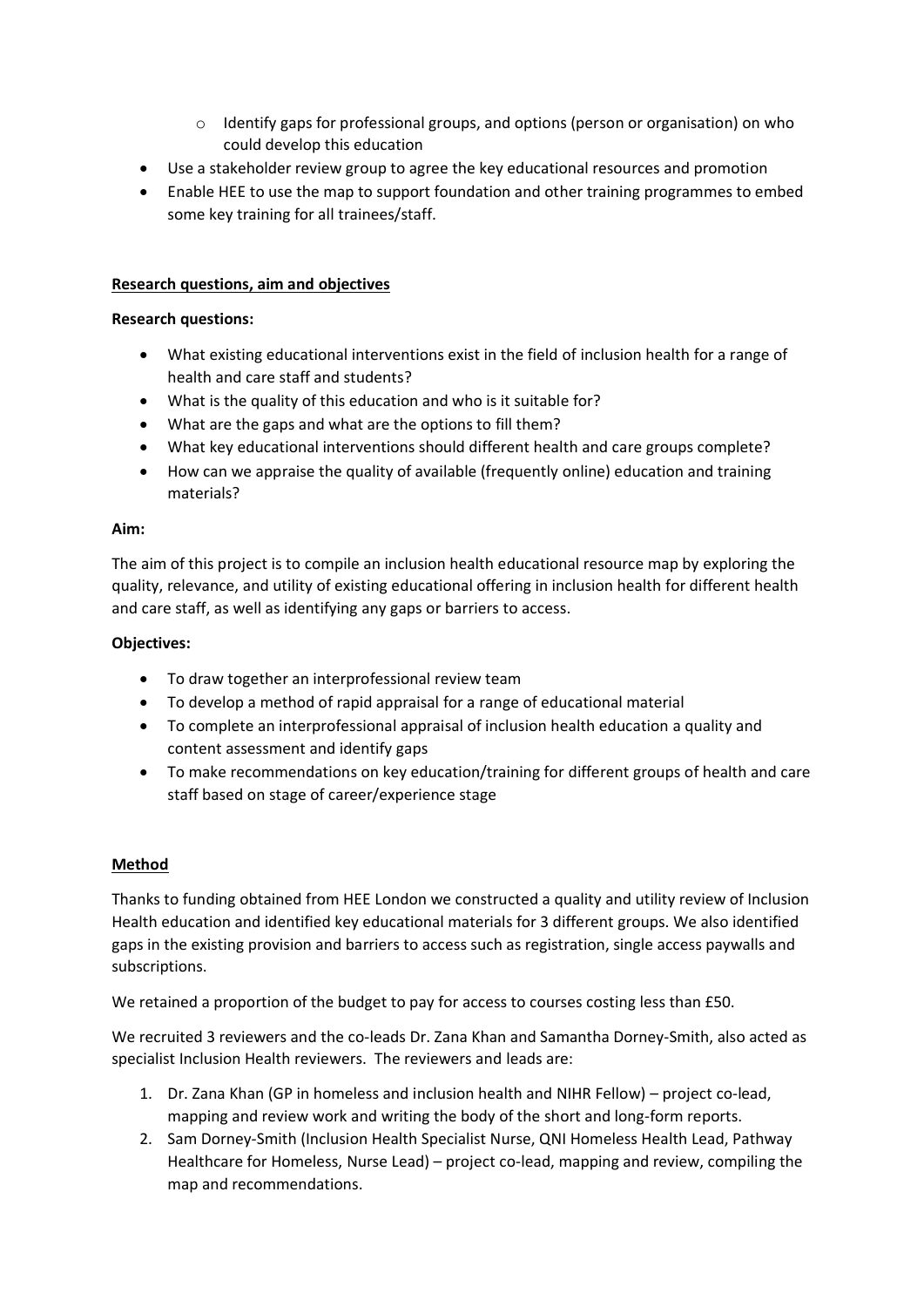- 3. Christopher Torry (nurse and project co-ordinator for the London Network of Nurses and Midwives) – review and mapping, and contributing to recommendations
- 4. Clemency Booth (GP ST3 in Brighton with an interest in inclusion health and working with the Pathway Team in Brighton) – review and mapping, and contributing to recommendations
- 5. Miranda Crawford (Hospital FY2 in Newcastle) review and mapping, and contributing to recommendations

A scoping review of literature did not yield any validated methods of appraising online or other health education for staff and there weren't any papers exploring the appraisal of health education for staff more broadly. Taking account of this, we developed a method of quality appraisal of education against 7 criteria points (Box 1). The reviewers identified topics of interest, but at least 2 reviewers reviewed all the material, and the homeless health training was reviewed by all 5 reviewers (Box 2). The map highlights modules scoring over 4 and grouped modules for different professional groups.

Each reviewer then gave an overall score for each educational intervention out of 5

# **Box 1**

# **7 Criteria Scoring System for Appraising Education for Health and Care Staff**

- 1. Is there a credible author?
- 2. Is it still relevant?
- 3. Time to complete specified (time allocated)
- 4. How is it accessed?
	- a. Free without affiliation
	- b. Free with affiliation
	- c. Paywall/subscription/membership
- 5. Is it user friendly?
- 6. Are the key learning points evident?
- 7. Who is it suitable for?
	- a. General audience (undergrad/post grad/interprofessional)?
	- b. Specialist Inclusion Health?

Each reviewer then gives an overall score out of 5 (1 being the lowest and 5 being the highest) based on:

- 1. If they would do the training
- 2. If their colleagues would/should do the training
- 3. One sentence to explain why they gave that score.

# **Documentary and non-formal CPD review**

It is worth noting that the group agreed to review relevant non-formal CPD including guidelines and other documentary content from reputable sources, where CPD wasn't available. It was felt that this content is useful learning in the field and that it can be quickly and cost effectively be turned into CPD by the addition of a test of learning and certificate.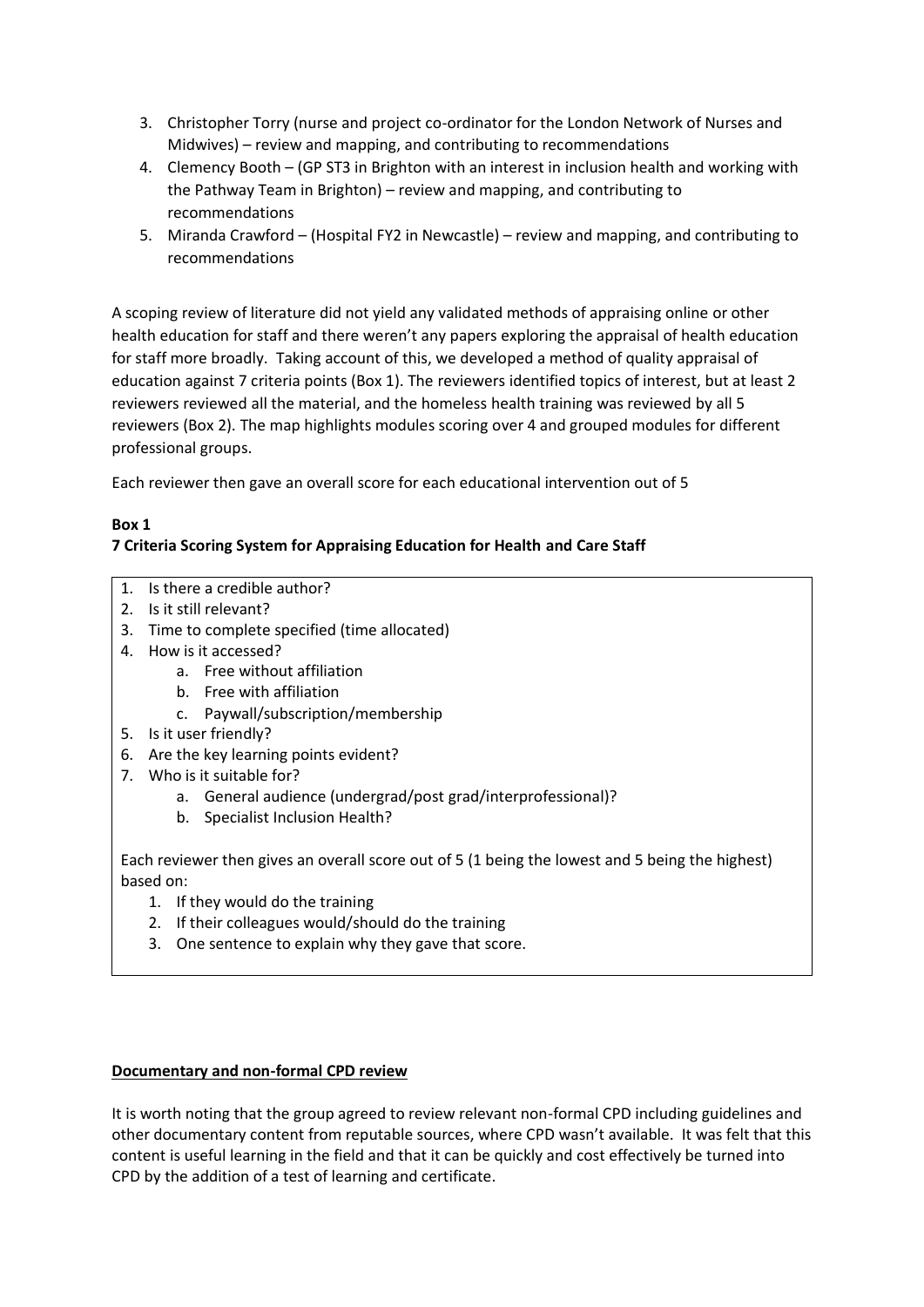# **Word of caution**

While every effort has been made to include as much of the available free and low-cost learning in the field and taking the broadest definition of Inclusion Health, this work is thorough, but not exhaustive. The project had limited funding and timescales on delivery. It is hoped that once published, the host site will review and maintain the map so it is current and continues to be relevant and useful into the long term.

# **Reviewer overall scoring**

#### **Box 2**

| Rating<br>score | <b>Descriptor for rating</b>                                                                       |
|-----------------|----------------------------------------------------------------------------------------------------|
| 5               | Excellent, core content, well delivered, thorough presentation, recommended for all                |
| $4 - 5$         | Good content, relevant messages delivered in a user-friendly way, well worth doing                 |
| $3 - 4$         | Useful content, with some relevance, likely to be worth doing, but may not be ideally<br>delivered |
| $2 - 3$         | Some relevant content, may be worth taking, but only in specific circumstances                     |
| $0 - 2$         | Poor, not suitable for inclusion health CPD context                                                |

# **Key modules / content for all professional groups**

We agreed on 3 professional groups and summarised key learning for each of these.

- Senior Clinicians including Specialist GP or Doctor/ Advanced Nurse Practitioner / Senior Allied Professional
- Allied health professionals including those moving into inclusion health or seeing a high proportion of inclusion health patients, general primary care/community staff or those working in areas with high levels of poverty or deprivation.
- Newly qualified Doctor or Nurse / Allied professional / other front-line worker nonspecialist who need an overview of the key issues and interventions

The review group also decided to separately specify any essential training that exists in these areas: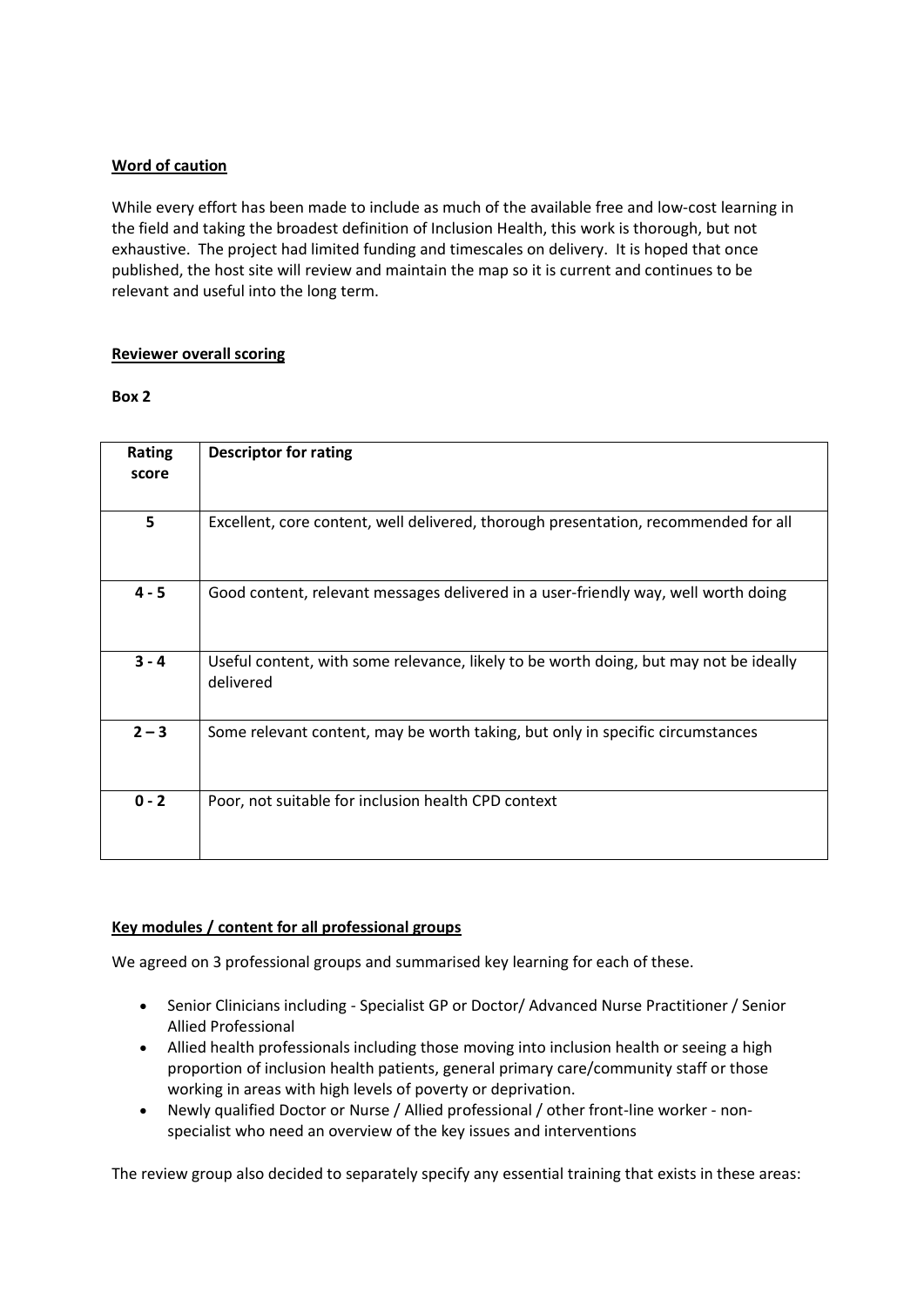- Gypsy, Roma and Travellers
- Migrant health
- Sex workers
- Prison health

A full list of all the modules and content reviewed can be found in the Appendix, but the modules and content felt to be most relevant to the 3 professional groups and specialist areas are presented below.

# **Top 20 for clinicians**

- 1. Fairhealth Tackling Health Inequalities in Primary Care (free) [Tackling Health Inequalities in](https://fairhealth.org.uk/modules/tackling-health-inequalities-in-primary-care/)  [Primary Care](https://fairhealth.org.uk/modules/tackling-health-inequalities-in-primary-care/) – Fairhealth [Health Inequalities in Primary Care](https://fairhealth.org.uk/modules/health-inequalities-in-primary-care/) – Fairhealth
- 2. Fairhealth Community is the best medicine (free) [Community is the best medicine!](https://fairhealth.org.uk/modules/community-is-the-best-medicine/)  [Fairhealth](https://fairhealth.org.uk/modules/community-is-the-best-medicine/)
- 3. Aneemo Rough Sleeper Mental Health Awareness (free, for those that are not mental health professionals) [Rough Sleeper Mental Health Awareness \[Free\] | aneemo](https://academy.aneemo.com/p/rough-sleeper-mental-health-awareness-free)
- 4. E Learning for Healthcare Suicide prevention (free) [Suicide Prevention -](https://www.e-lfh.org.uk/programmes/suicide-prevention/) e-Learning for [Healthcare \(e-lfh.org.uk\)](https://www.e-lfh.org.uk/programmes/suicide-prevention/)
- 5. Fairhealth [Adverse Childhood Experiences](https://fairhealth.org.uk/modules/adverse-childhood-experiences/) (free) Adverse Childhood Experiences [Fairhealth](https://fairhealth.org.uk/modules/adverse-childhood-experiences/)
- 6. RCGP learning Alcohol Management in Primary Care (Part 1) (£30 or £25 each if taken with 7.) [E-Learning | SLD Training](https://www.sldtraining.co.uk/e-learning)
- 7. RCGP learning Drugs: Management of Drug Misuse (Part 1) (£30 or £25 each if taken with 6.) [E-Learning | SLD Training](https://www.sldtraining.co.uk/e-learning)
- 8. Novel Psychoactive Treatment UK Network Novel Psychoactive Drugs 7 modules (free) [E-](http://neptune-clinical-guidance.co.uk/e-learning/)[Learning | Neptune Clinical Guidance \(neptune-clinical-guidance.co.uk\)](http://neptune-clinical-guidance.co.uk/e-learning/)
- 9. RCGP learning Hepatitis B and C (free) Login | Royal College of General Practitioners [\(force.com\)](https://rcgpportal.force.com/rcgp_portal_login?startURL=%2Fidp%2Flogin%3Fapp%3D0sp0Y0000008OZf%26RelayState%3Dhttps%253A%252F%252Felearning.rcgp.org.uk%252Fcourse%252Fview.php%253Fid%253D279%26binding%3DHttpPost%26inresponseto%3D_e2017598517985c5294f3c1a6895b57c5b6744100f)
- 10. RCGP learning Tuberculosis in primary care (free) Login | [Royal College of General](https://rcgpportal.force.com/rcgp_portal_login?startURL=%2Fidp%2Flogin%3Fapp%3D0sp0Y0000008OZf%26RelayState%3Dhttps%253A%252F%252Felearning.rcgp.org.uk%252Fcourse%252Fview.php%253Fid%253D107%26binding%3DHttpPost%26inresponseto%3D_c37d7445c292ea33459dc8cc114f7137bb9630135e)  [Practitioners \(force.com\)](https://rcgpportal.force.com/rcgp_portal_login?startURL=%2Fidp%2Flogin%3Fapp%3D0sp0Y0000008OZf%26RelayState%3Dhttps%253A%252F%252Felearning.rcgp.org.uk%252Fcourse%252Fview.php%253Fid%253D107%26binding%3DHttpPost%26inresponseto%3D_c37d7445c292ea33459dc8cc114f7137bb9630135e)
- 11. BMA Refugee and Asylum Seeker Health Resource (free) [bma-refugee-and-asylum-seeker](https://www.bma.org.uk/media/1838/bma-refugee-and-asylum-seeker-health-resource-june-19.pdf)[health-resource-june-19.pdf](https://www.bma.org.uk/media/1838/bma-refugee-and-asylum-seeker-health-resource-june-19.pdf)
- 12. Migrant Health website (free) [: Migrant Health](https://migrant.health/)
- 13. Aneemo Working with Women with Complex Needs (£35) Working with women with [complex needs | aneemo](https://academy.aneemo.com/p/working-with-women-multiple-disadvantage)
- 14. Homeless Link Autism and homelessness toolkit (free) [Autism\\_Homelessness\\_Toolkit.pdf](https://www.homeless.org.uk/sites/default/files/site-attachments/Autism_Homelessness_Toolkit.pdf)
- 15. National Homelessness Advice Service Understanding Homelessness Vulnerability (free) [Training for professionals | NHAS](https://www.nhas.org.uk/training/webinars) check the schedule
- 16. National Homelessness Advice Service Introduction to Housing Eligibility for Housing Assistance (free) [Training for professionals | NHAS](https://www.nhas.org.uk/training/webinars) check the schedule
- 17. Fairhealth Survive and Thrive at the Deep End (free) [Survive And Thrive At The Deep End](https://fairhealth.org.uk/modules/survive-and-thrive-at-the-deep-end/)  [Fairhealth](https://fairhealth.org.uk/modules/survive-and-thrive-at-the-deep-end/)
- 18. Groundswell Room to Breathe (free) [Room to Breathe -](https://groundswell.org.uk/what-we-do/peer-research/room-to-breathe/#:~:text=Groundswell) Groundswell
- 19. Queen's Nursing Institute Food, nutrition and homelessness (free) [Guides and Reports](https://www.qni.org.uk/nursing-in-the-community/homeless-health-programme/homeless-health-guides-reports/)  [The Queen's Nursing Institute \(qni.org.uk\)](https://www.qni.org.uk/nursing-in-the-community/homeless-health-programme/homeless-health-guides-reports/) [Food-Nutrition-and-Homelessness-2020.pdf](https://www.qni.org.uk/wp-content/uploads/2020/07/Food-Nutrition-and-Homelessness-2020.pdf)  [\(qni.org.uk\)](https://www.qni.org.uk/wp-content/uploads/2020/07/Food-Nutrition-and-Homelessness-2020.pdf)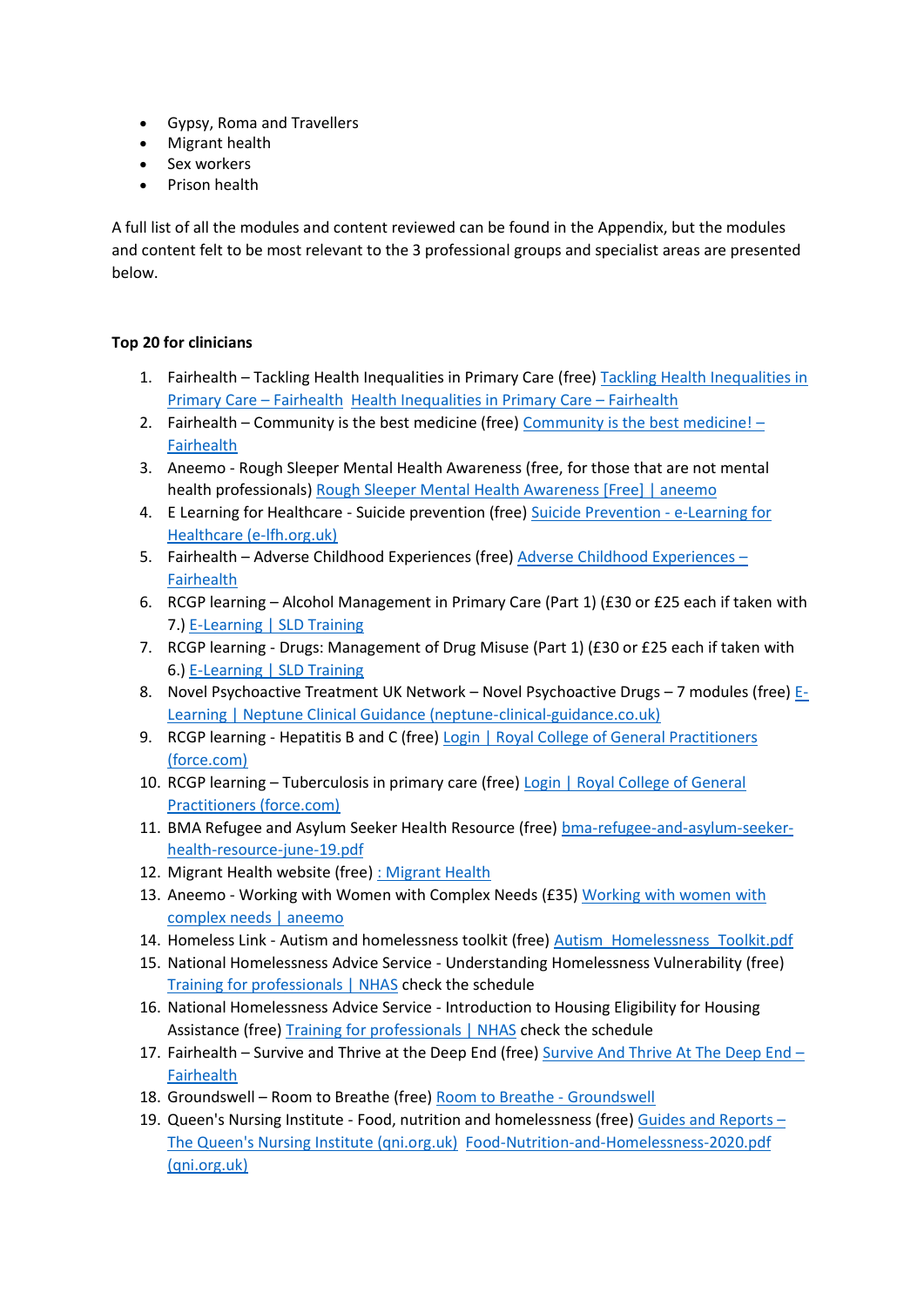20. Queen's Nursing Institute - Oral health and Homelessness (free) [Oral-Health-and-](https://www.qni.org.uk/wp-content/uploads/2016/09/Oral-Health-and-Homelessness-Guidance.pdf)[Homelessness-Guidance.pdf \(qni.org.uk\)](https://www.qni.org.uk/wp-content/uploads/2016/09/Oral-Health-and-Homelessness-Guidance.pdf)

# **Top 10 for allied professionals**

- 1. Aneemo Rough Sleeper Mental Health Awareness (free)
- 2. E Learning for Healthcare Suicide prevention (free)
- 3. Fairhealth Adverse Childhood Experiences (free)
- 4. Aneemo Working with Women with Complex Needs (£36)
- 5. E Learning for Health Alcohol and tobacco brief interventions (free)
- 6. Homeless Link Autism and homelessness toolkit (free)
- 7. Migrant Health website (free)
- 8. Friends, Families and Travellers Online Cultural Awareness Training (£35)
- 9. National Homelessness Advice Service Understanding Homelessness Vulnerability (free)
- 10. National Homelessness Advice Service Introduction to Housing Eligibility for Housing Assistance (free)

#### **Top 10 for other front-line workers (in health support roles)**

- 1. Aneemo Rough Sleeper Mental Health Awareness (free)
- 2. E Learning for Healthcare Suicide prevention (free)
- 3. Fairhealth Adverse Childhood Experiences (free)
- 4. Aneemo Working with Women with Complex Needs (£36)
- 5. Marie Curie et al Homeless Palliative Care Toolkit (free)
- 6. Homeless Link Autism and homelessness toolkit (free)
- 7. Migrant Health website (free)
- 8. Friends, Families and Travellers Online Cultural Awareness Training (£35)
- 9. National Homelessness Advice Service Understanding Homelessness Vulnerability (free)
- 10. National Homelessness Advice Service Introduction to Housing Eligibility for Housing Assistance

#### **Gypsy, Roma and Travellers**

- 1. Friends, Families and Travellers Online Cultural Awareness Training (£36)
- 2. Friends, Families and Travellers Newsletter <https://www.gypsy-traveller.org/>
- 3. Fairhealth Adverse Childhood Experiences (free)

#### **Migrant health**

- 1. BMA Refugee and Asylum Seeker Health Resource (free)
- 2. Gov.UK Migrant health guide: detailed information (free)
- 3. Migrant Health website (free)
- 4. Virtual College FGM (free)
- 5. Virtual College Awareness of Forced Marriage (free)
- 6. Doctors of the World Safe Surgeries (free)
- 7. Patients not Passports (free)
- 8. WHO Migration and health: Enhancing Intercultural Competence and Diversity Sensitivity (free)

#### **Sex workers**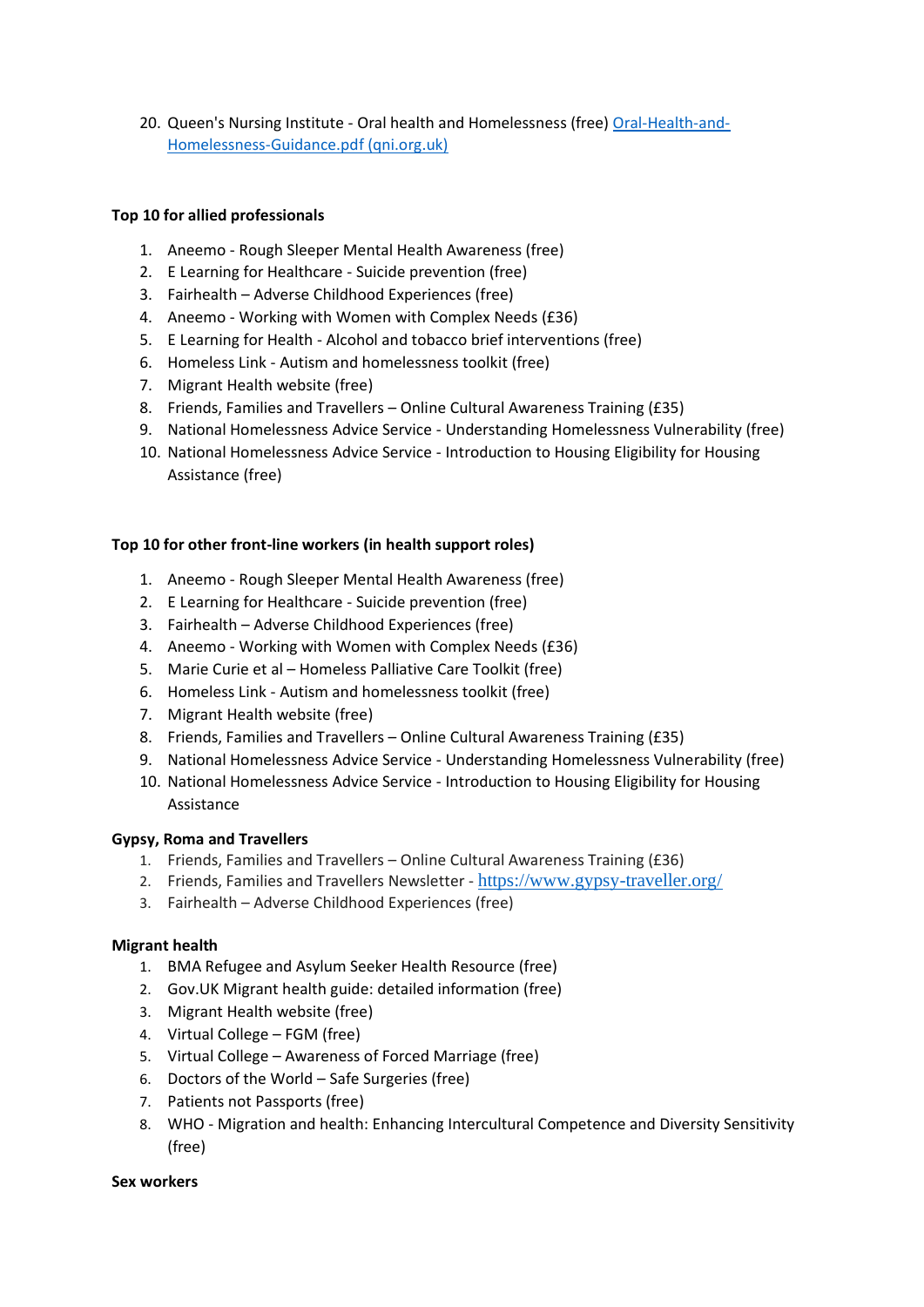- 1. Aneemo Working with Women with Complex Needs (£35)
- 2. Fairhealth Adverse Childhood Experiences (free)
- 3. Fairhealth Women's Health
- 4. Aneemo Trauma Informed Approaches (£35)
- 5. E Learning for Healthcare Sexual Health and Reproductive Health
- 6. RCGP learning Drugs: Management of Drug Misuse (Part 1) (£30)

# **Prison health**

- 1. Russell Webster Newsletter <https://www.russellwebster.com/>
- 2. Aneemo Trauma Informed Approaches (£35)
- 3. Novel Psychoactive Treatment UK Network Novel Psychoactive Drugs 7 modules (free)
- 4. RCGP learning Drugs: Management of Drug Misuse (Part 1) (£30)
- 5. E Learning for Healthcare Supporting adults with LD at risk of behaviours that challenge (free)
- 6. E Learning for Healthcare Mental health awareness for emergency medicine (free)
- 7. E Learning for Healthcare Suicide prevention (free)
- 8. Aneemo Working with Women with Complex Needs (£35)

# **Recommendations**

As a result of undertaking this exercise the review group was able to make some recommendations on improving existing content, and gaps that might be filled. These recommendations are presented below.

#### **Leadership**

- The Open University courses were the only free Leadership courses available. They are presented as a set and would be worth doing together for someone with no other leadership training. However, the OU courses don't cover key inclusion health scenarios.
- The Service User feedback training module provided by the Open University as part of its leadership offer is potentially particularly useful. Such a module could be brief, stand-alone, core content. However, this module is not practically focused, and does not discuss strategies and tools for accessing inclusion health groups. A specialist module on obtaining service user feedback from marginalised groups would be very useful.
- Leadership in inclusion health requires expert knowledge and skills in a variety of areas, and the review group felt that although there was some relevant content in this area spread across a wide variety of modules. Therefore, there is possibly a place to develop a **specialist inclusion health leadership course** that might be expected to cover e.g.
	- o Cultural competence
	- o Assessing health care access needs in underserved groups effective needs assessment
	- $\circ$  Facilitating access to healthcare for all underserved groups at a strategic level
	- o Choosing suitable meaningful outcome measures that help to achieve better outcomes
	- o Obtaining service user feedback from underserved groups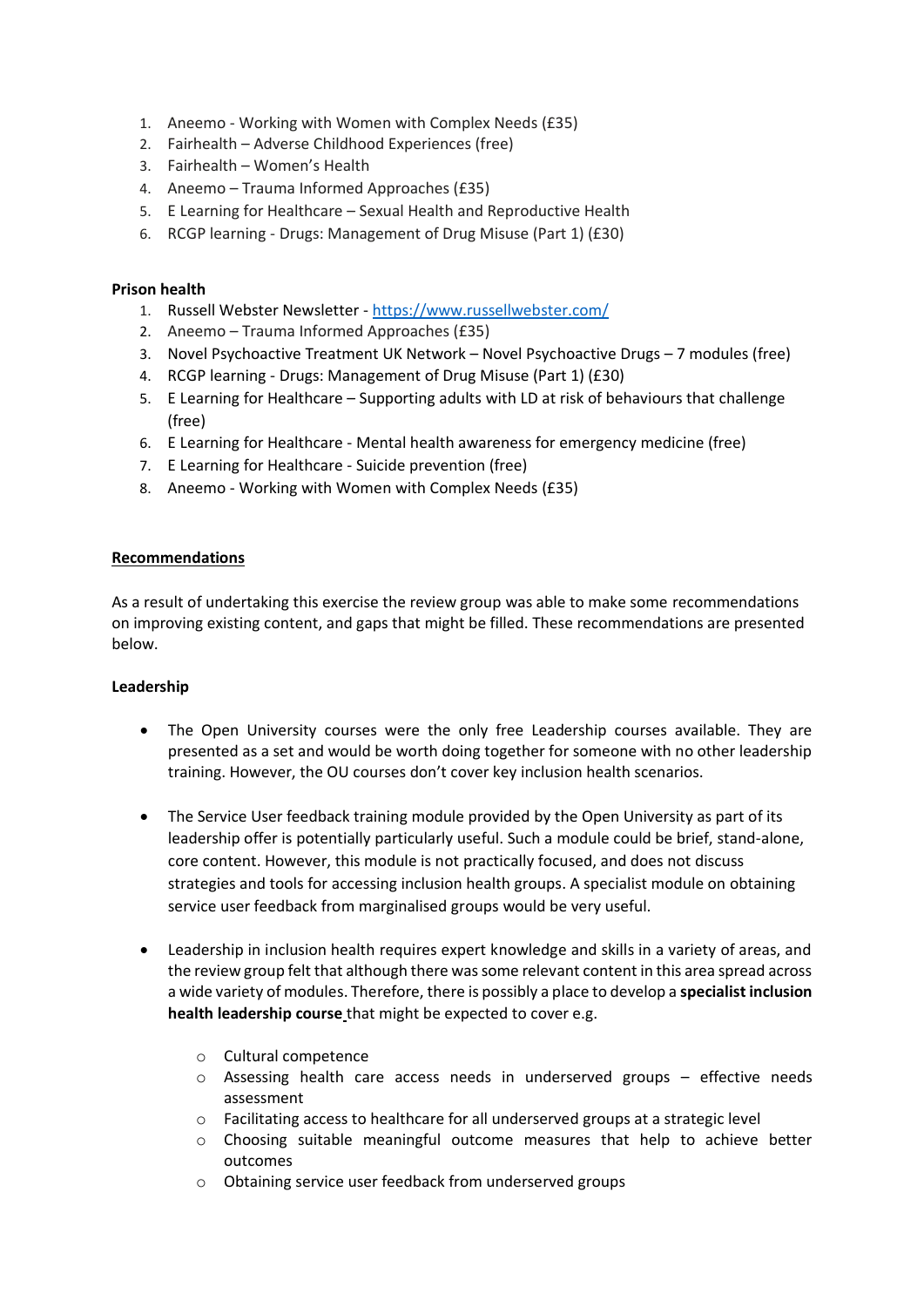- $\circ$  Ensuring safe service delivery monitoring deaths, self-discharges, and promoting reporting of incidents. Ensuring effective safeguarding, mental capacity and Care Act assessment processes within services.
- o Management of frequent attendance
- o Making Every Contact Count
- o Prioritising from a public health perspective
- $\circ$  Working effectively across health, housing, social care, and the voluntary sector from a provider and commissioning perspective e.g. solving information sharing challenges, and managing differing agendas
- o Understanding and negotiating 'cost saving' as a target
- o Effective business planning in an inclusion health context

There is some cross over between this suggested content and the UCL Homeless and Inclusion Health Masters module, however the suggested content above, would be much more focused on tackling inequalities. Such a course could be targeted at any Band 7 or other senior clinical staff and above dealing with inclusion health groups either as their core patient group, or as part of their patients group. Such a course could also be targeted at Primary Care Network Inclusion Health leads.

# **Homeless Health / Inclusion Health introduction**

- The E Learning for Healthcare modules were felt to be good attempt at creating some brief introductory core content. However, they are not user friendly, and some content that the group might have expected to see included had been missed. There was also a lot of content on client engagement in the Duty to Refer module, that might have sat better in the Homelessness All our Health module. Nevertheless, the Duty to Refer module is the only content that specifically tackles this topic. The group felt that these modules would ideally be revised, but then relaunched.
- The HEE Fairhealth content was felt to be good, well laid out, and thoughtful, easy to access and a good introduction to inclusion health. It was felt that the modules can be widely recommended. However, some tweaks to the courses would help them to be even better e.g.
	- o It would be good to see some video content in Health Inequalities in Primary Care, but Pathway / Faculty for Homeless and Inclusion Health could help with this
	- o It would be useful to build on the GP registration content in Tackling Health Inequalities in Primary Care, and also to include to content on service user feedback in inclusion health groups.
	- $\circ$  Community is the best medicine this title could be changed to something like 'Place based responses to health inequity, community assets and social prescribing'. This module would also benefit from additional content on GP registration barriers and interventions around this.
	- $\circ$  The Fairhealth content would benefit from key point / revision questions or reflection exercises to be added at the end. They could also be adapted to be less specifically primary care focused.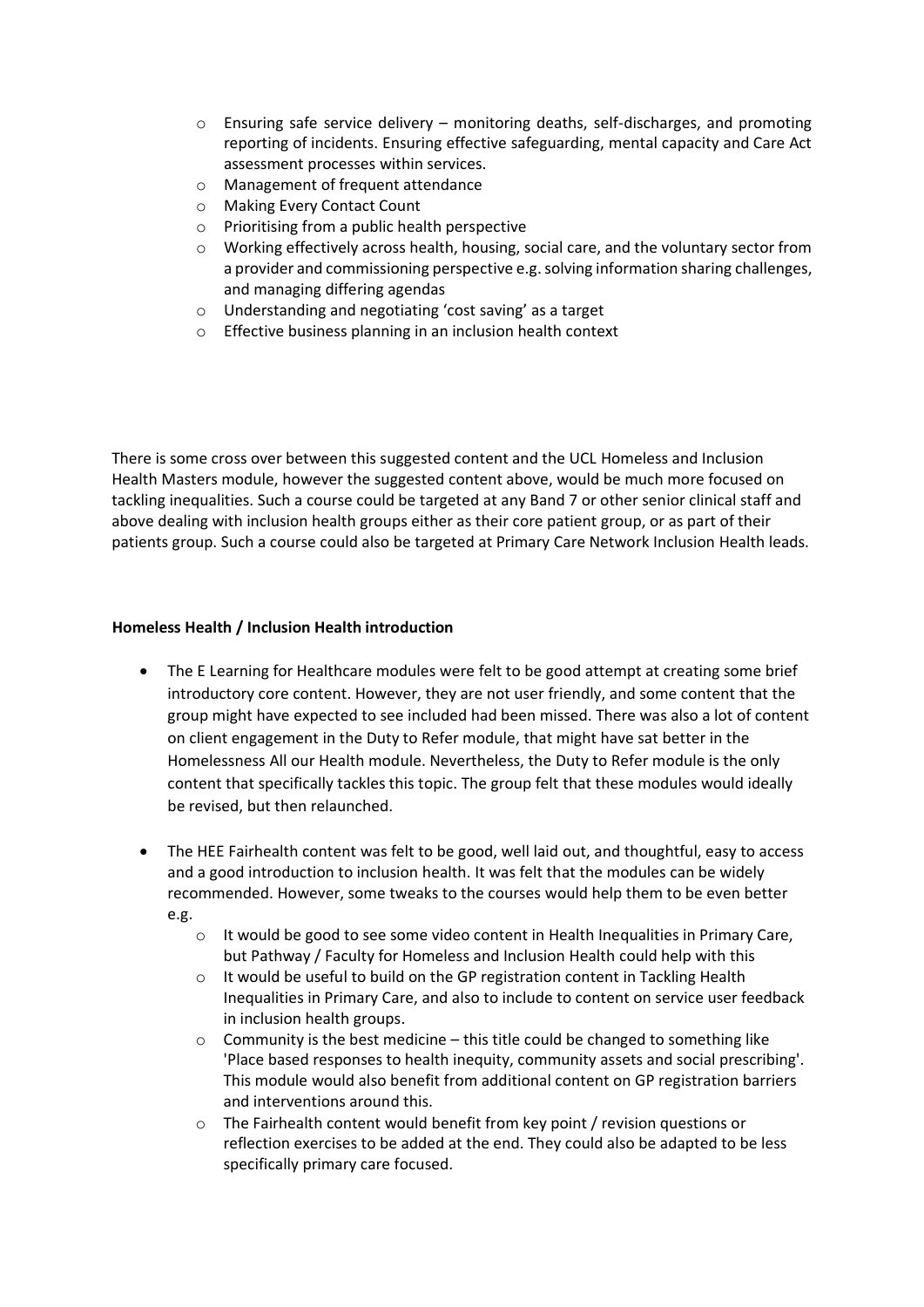- $\circ$  Addition questions or a single test covering all their modules would help ensure that people completing the learning have learnt the key points.
- The Pathway / Faculty content is old, but some of the lectures profiled are still good as they are delivered by the absolute experts in the field. This form of CPD delivery was generally thought to be a good concept, and indeed the content could be updated to include content from recent conferences, and more reflection content. It was also felt that the Pathway / Faculty content could also be linked to Fairhealth modules as additional content.
- The Open University Homelessness and Need course might be useful to a student or newly qualified clinician or person with no experience as context. It does give quite an engaging and accurate description of the type of homelessness services available. 'Homelessness and Need' is a good concept though. The group felt that perhaps the Open University could be approached to update this content and think about how it could be extended / developed to help somebody understand both need and the concept of needs assessment in this area.
- The Healthy London Partnership downloadable homeless health resource pack was felt to an excellent idea, that could be useful to a variety of users in a variety of settings. The idea of having a desktop, searchable resource with all key information is very useful. However, the resource itself is little out of date, and misses some key content, but would be useful if updated.
- The Pathway / Faculty Masters Module is very useful, but obviously not accessible to everyone due to the time commitment, and cost.
- The Aneemo Rough Sleeper Mental Health Awareness free training is excellent, and can and should be recommended to all. This module sets a bar in that it is very clinically useful, as well as presenting all the relevant evidence base behind the practice. This is currently free sponsored by the Mayor of London's Rough Sleeping Innovation Fund, and should remain free if at all possible. In fact, all the Aneemo modules reviewed by the group were felt to be very high quality, and by far the best in terms of the knowledge review process, and assessment, so were therefore felt to be well worth the £35 charge. Some content on Aneemo is not available elsewhere.
- The Pathway at al guidance on Mental Health Service Interventions for Rough Sleepers is also a useful tool, and could be usefully be recommended as an adjunct to the Aneemo module.
- It would be useful to have a module and/or modules focused on working with people experiencing homelessness in hospital. The Duty to Refer module is relevant, but only one of the possible interventions to consider with inclusion health groups in hospital.
- With the exception of the Aneemo modules, and the Pathway guidance there is not very much content that focuses specifically on clinical challenges, and how to overcome these.

#### **Cultural Competence**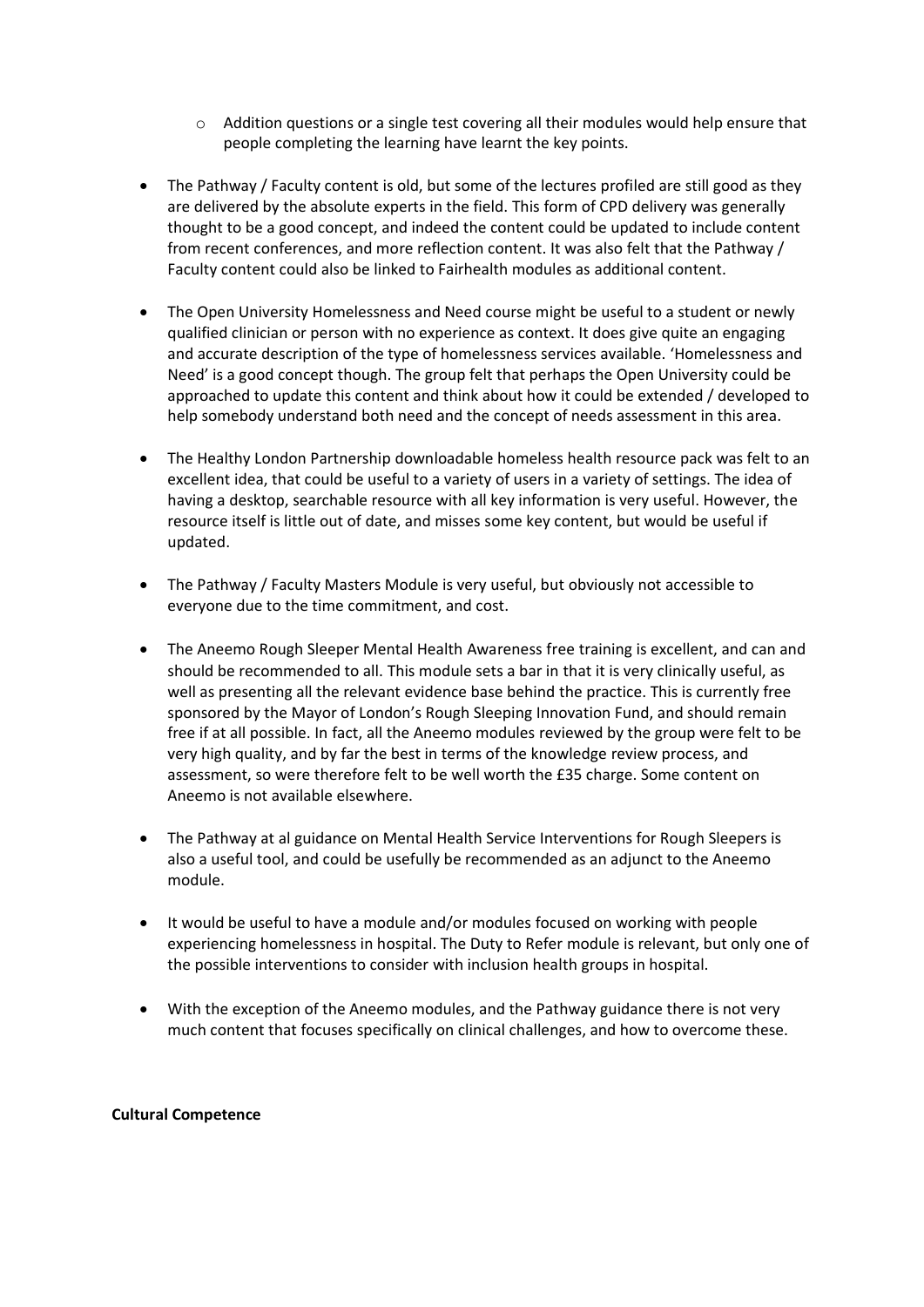- The E Learning for Healthcare module is user friendly and a good introduction to concept of culture. However, knowledge of cultural norms and how to work within these is core to inclusion health, and this training does not cover these topics.
- The Friends, Families and Travellers course is a particularly good introduction to work with Gypsy, Roma, Traveller communities, but would ideally be free.
- The E Learning for Healthcare content on Veterans is good, but goes into a lot of content on this one particular group.
- It would be good to have specific content includes considerations and tips for working and developing services for all marginalised groups e.g., Gypsy, Roma, Traveller, Boater communities, sex workers, prisoners, migrant communities, deprived communities, various genders, and sexualities etc, that might also include reference to specific festivals, nutritional needs etc.

# **Mental health**

- The brief of this work was to look at free to access or cheap modules, that did not require paid or professional membership. As such there are relevant courses on the Royal College of Psychiatrists site that were not reviewed, but that would be relevant.
- Whilst there is a reasonable amount of content on trauma informed care and ACEs (both paid and free), there is little on the identification and treatment of specific mental health conditions in a homelessness context. e.g., we know schizophrenia is much more likely to present with negative symptoms, and it would be good to have content on this.
- KUF training would be relevant to professionals in this area, and it would be useful to know if similar content could be provided free. [http://personalitydisorder.org.uk/kuf-awareness](http://personalitydisorder.org.uk/kuf-awareness-level-training/)[level-training/](http://personalitydisorder.org.uk/kuf-awareness-level-training/)

#### **Mental capacity and safeguarding**

- The Voices of Stoke toolkit is very useful in that it has been developed in response to a specific need in homelessness and has been written by experts in the field.
- There is potentially a place for a safeguarding course, which covers mental capacity / DOLS etc which specifically focuses on some of the unique presentations in homelessness – e.g., non-compliance with assessments, severe addiction, dual diagnosis, hoarding, negative symptoms of schizophrenia. The LGA / ADASS Adult Safeguarding and Homelessness together with the Pathway at al guidance on Mental Health Service Interventions for Rough Sleepers plus the Voices of Stoke toolkit could perhaps be pulled together to achieve this.
- Training on frailty and brain injury would be helpful more broadly, including assessing the impact of substance use, chronic disease and mental illness when assessing capacity and cognition.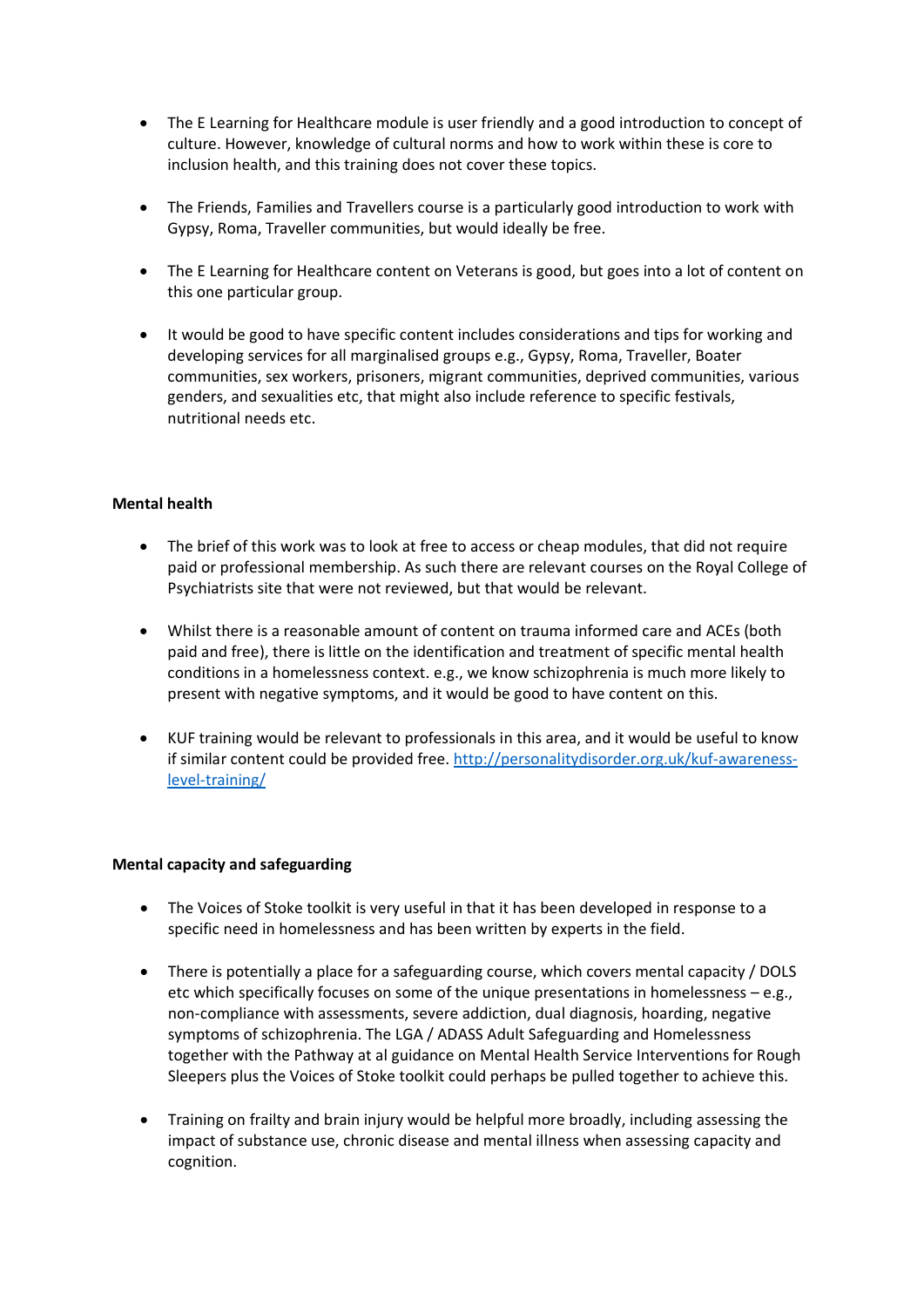• The report Safeguarding, homelessness and rough sleeping: An analysis of Safeguarding [Adults Reviews](https://kclpure.kcl.ac.uk/portal/en/publications/safeguarding-homelessness-and-rough-sleeping(8500d110-7a16-47c2-bba7-dd5b33b42d7e).html) could also be used to construct some on-line learning

# **Addictions**

- The are some useful courses provided by RCGP and E Learning for Healthcare, and specialist content available on novel psychoactive drugs and gambling. There is no content that specifically focuses on the homelessness context
- The one formal course focused on dual diagnosis was felt to be inadequate, however the idea of having a cheap online course on dual diagnosis was felt to be useful, and the content in the QNI Dual Diagnosis resource was felt to be a good starting point.

#### **Public Health**

- There are several useful courses in the area of public health from RCGP and E Learning for Healthcare that meet various needs.
- It would be useful to have an inclusion health focused 'Making Every Contact Count.' Although this is the core of what inclusion health professionals do, prioritising public health interventions, and choosing which interventions to prioritise can be a challenge in a trmorbidity context.

#### **Migrant health**

• The best available content here is available through the BMA guidance and Government website. Possibly this could be combined to create an e learning module alongside the Virtual College modules, or perhaps could all be hosted in the same place as a collection of learning

#### **Women's health**

- The Aneemo module Working with Women with Complex Needs was felt to be very useful and well worth the £35. It is the only module that focuses very specifically on how to work with sex workers.
- Virtual college modules on FGM and Forced Marriage are important and informativeperhaps would benefit from a little more focus on engaging with communities who make these choices for their family members. If any work is being done in this area rather than simply criminalising the behaviour or demonising those involved as feels like this would perhaps be more effective for prevention.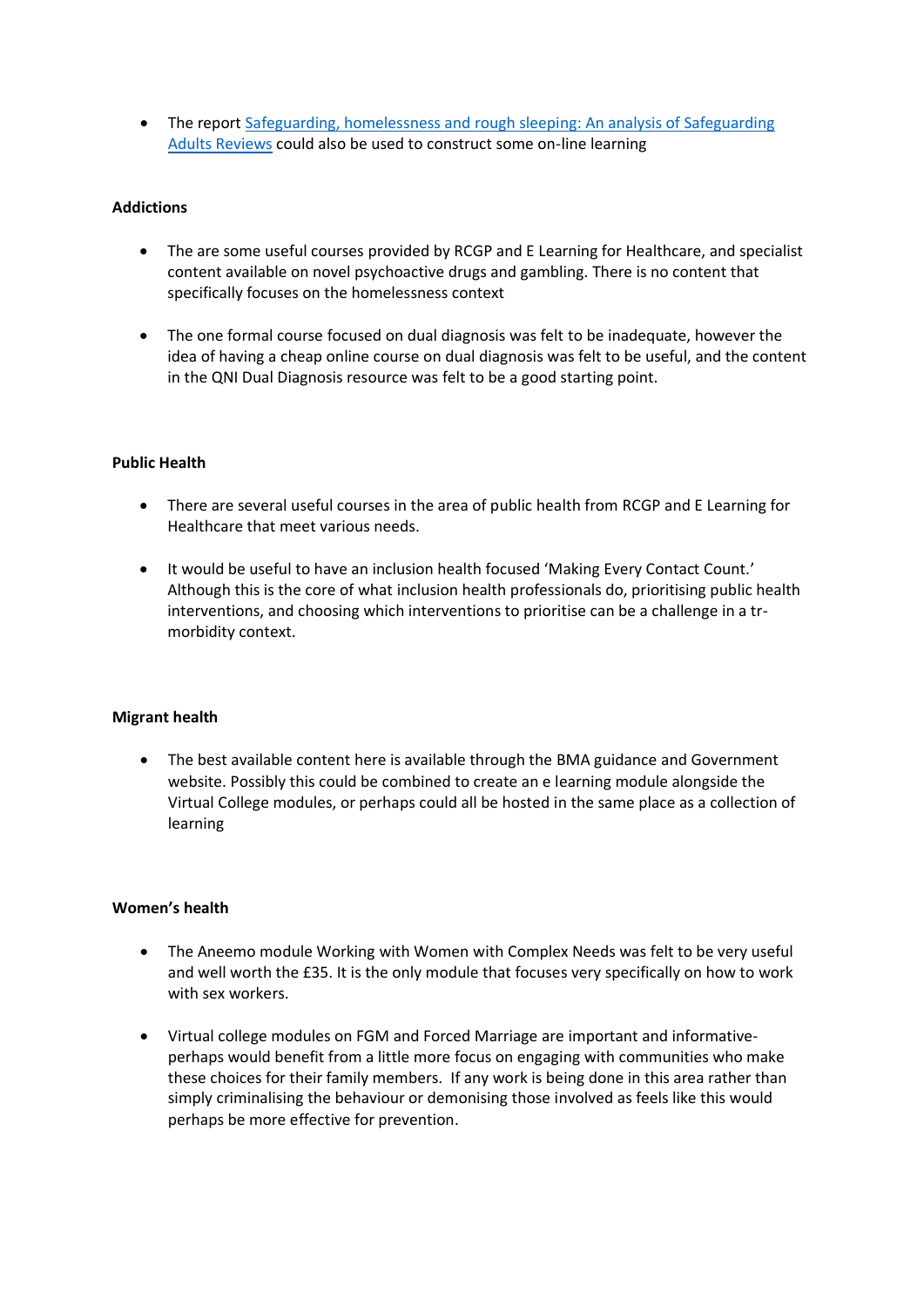#### **End of Life Care**

• Good quality content is already available in the Palliative Care Toolkit produced by Marie Curie et al. However, the user experience could be improved, and perhaps the module could be updated at the same time

#### **Neurodiversity and disability**

- No content was found on hidden disabilities
- Autism and ADHD are rapidly becoming core clinical areas in inclusion health, as is brain injury. Borderline learning disabilities are also common. There is some content available, but it is of variable quality. It would be useful to have a clinically focused e-learning module looking at the assessment of cognition, neurodiversity, brain injury and mental illness that is linked to mental capacity and safeguarding content.

#### **Healthcare access and NHS Charging**

• There is quite a lot of useful, good quality content in this area, but it would be useful if it was all signposted from the same point, and would perhaps benefit from being collated.

#### **Housing Rights**

• The National Homelessness Advisory Service (HDAS\_ provides good quality free CPD on housing rights and should be the default option for anyone needing this type of training.

#### **Frequent Attenders**

• The management of frequent attenders is a key topic in inclusion health, and there could be an argument for extending the E Learning for Healthcare module to consider the management of frequent attenders

#### **Self – Care**

• Two useful e learning on self-care are available and would be useful to promote.

#### **Physical health / chronic disease management**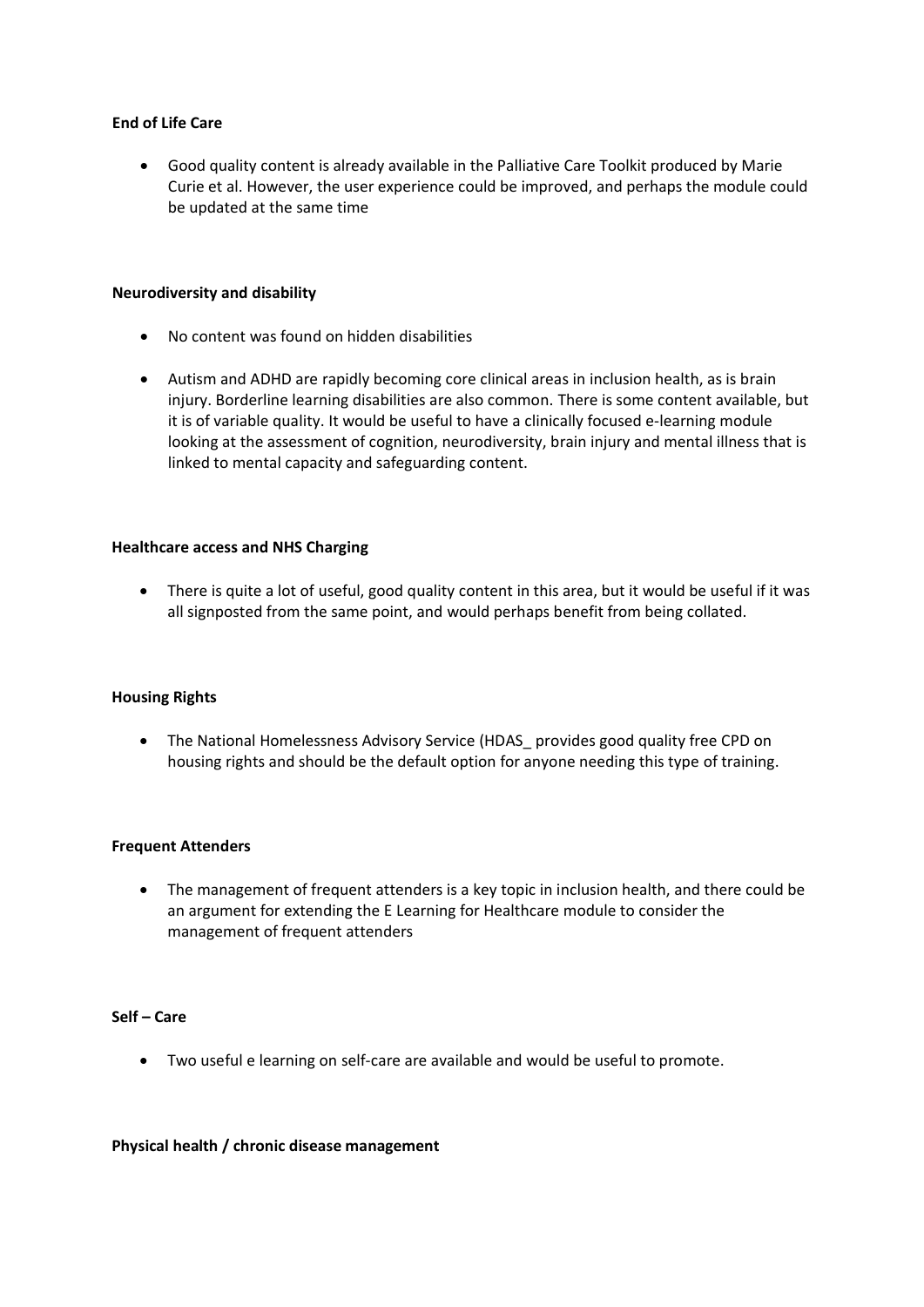- There is no e learning in this area, but there are a number of useful up-to-date resources. It would be helpful if these were all accessible from the same place. However, some areas which might benefit from specialist resources e.g., diabetes, have no content available.
- There could be a place for a course on the management of chronic disease in people experiencing homelessness focusing on barriers to concordance, and tools / tips to overcoming this.

#### **Dental**

• There is no e learning in this area, but there are a number of useful up-to-date resources. Again, it would be helpful if these were all accessible from the same place.

#### **Advocacy**

• There was no content found on clinical advocacy specifically, although the Patients not Passports module touches on this.

#### **Other considerations:**

#### **Certification and assessment for learning completed**

Certification varies considerably between CPD and includes:

- No assessment and no certificate
- Provision of a certificate with no assessment
- Assessment and certificate

Existing assessments of learning were also variable. Assessments or knowledge checks may have a useful role in CPD to ensure that someone has understood the key learning points and completed the learning activity.

The review group felt that modules and other content that were reviewed and scored well, could be made more robust by the addition of an assessment or more robust assessment and certificate. It was noted that certificates may require log in which can reduce accessibility.

In general, the review group were against offering a test separate to the learning that the user can complete without reviewing the learning activity, but we acknowledge that this may be the simplest way to add a test/knowledge review component. This would also address the issue of open access to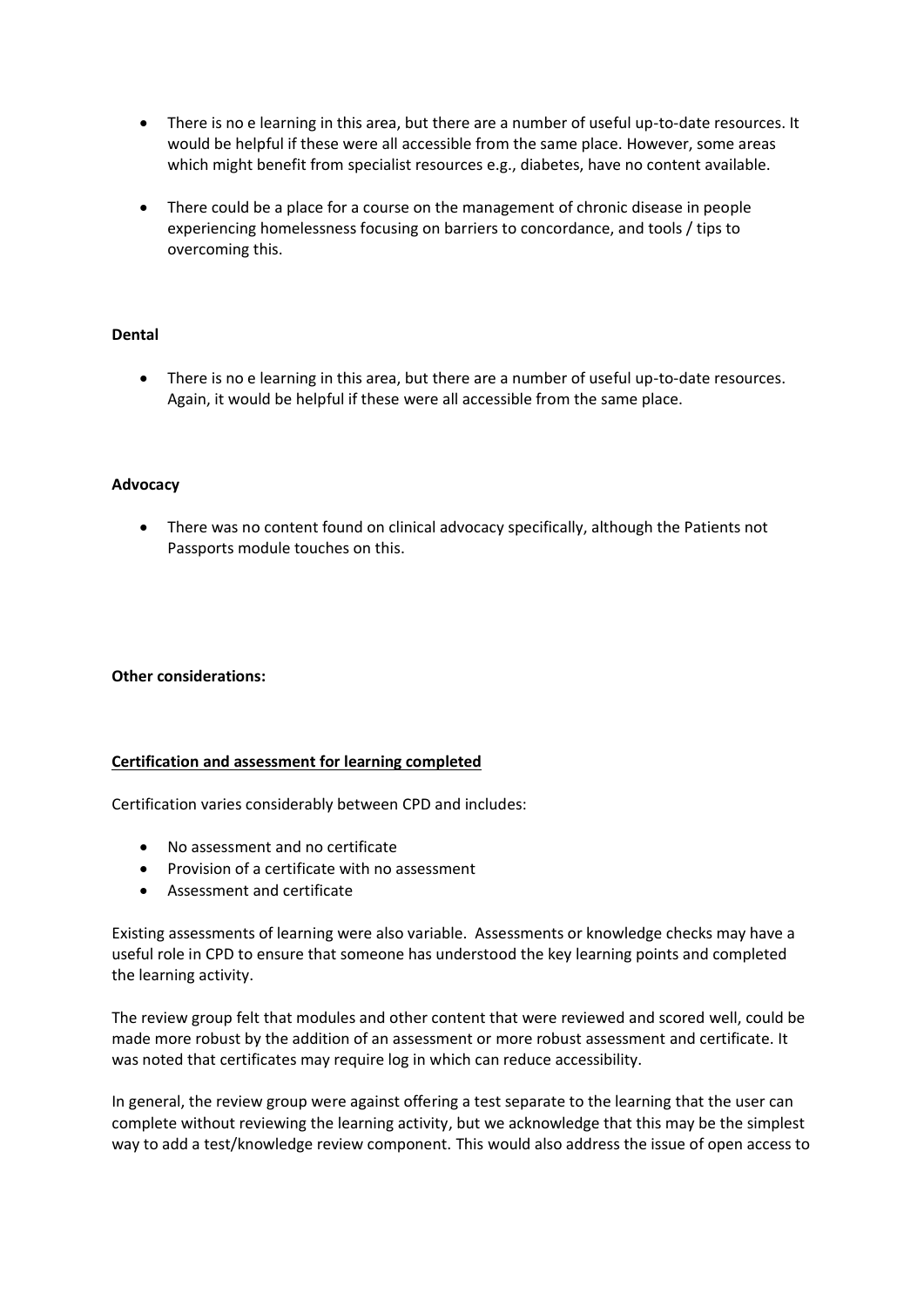learning content. It was felt modules could also be improved by requiring candidates to review course content before taking the test.

### **Lack of content in tackling inequalities / action driven content**

The review team recognised that most of the Inclusion Health learning focuses on the problem rather than on specific skills or action-oriented content. Where actions were suggested, the review team felt they were basic, and did not adequately help staff address issues such as trauma informed communication or approaches to engagement of specific groups. We have specified in our recommendations how this could be incorporated into leadership content.

# **Strategic considerations**

Some key strategic insights that came out of this work were:

- This report and map should be reviewed before HEE develop and new content
- The right people should be involved in the development of future content to enable a) the gaps to be filled, and b) content to be more clinically focused
- It would be especially useful to consider whether it is possible, quicker, or more cost effective to enhance existing content before developing new content (see recommendations above)
- We would recommend researching and exploring educational theory and practice (particularly for online learning), and the appraisal criteria in Box 1 before developing new learning.

#### **High level recommendations**

- The review group agreed that free or low-cost content should be the focus of any development UNLESS you could create a comprehensive catch all course online. This was due to considerations around marginalised posts, pilot projects, staff often being in rotation, salaried or locum, and people simply not being able to afford to invest.
- The Fairhealth website or similar could be used as a focus for all the relevant training resources to be aggregated and/or signposted from. This could be promoted as a single point of access for all professions. A summary could then be provided on the e-learning for healthcare platform. The review group all felt that few people have an understanding of all the existing content that is available, or where to find it.
- HEE, Fairhealth, Pathway / the Faculty of Homeless and Inclusion Health, the Queen's Nursing Institute Homeless Health Programme, Groundswell and others could partner together to achieve this goal, supported by HEE / NHS England.
- The addition of a knowledge check and certificates to documents (e.g. the Fairhealth modules and QNI clinical guidelines) could be a quick and cost-effective way to make them check knoweldge. However, with all certificates, accessibility of certificates, and the barriers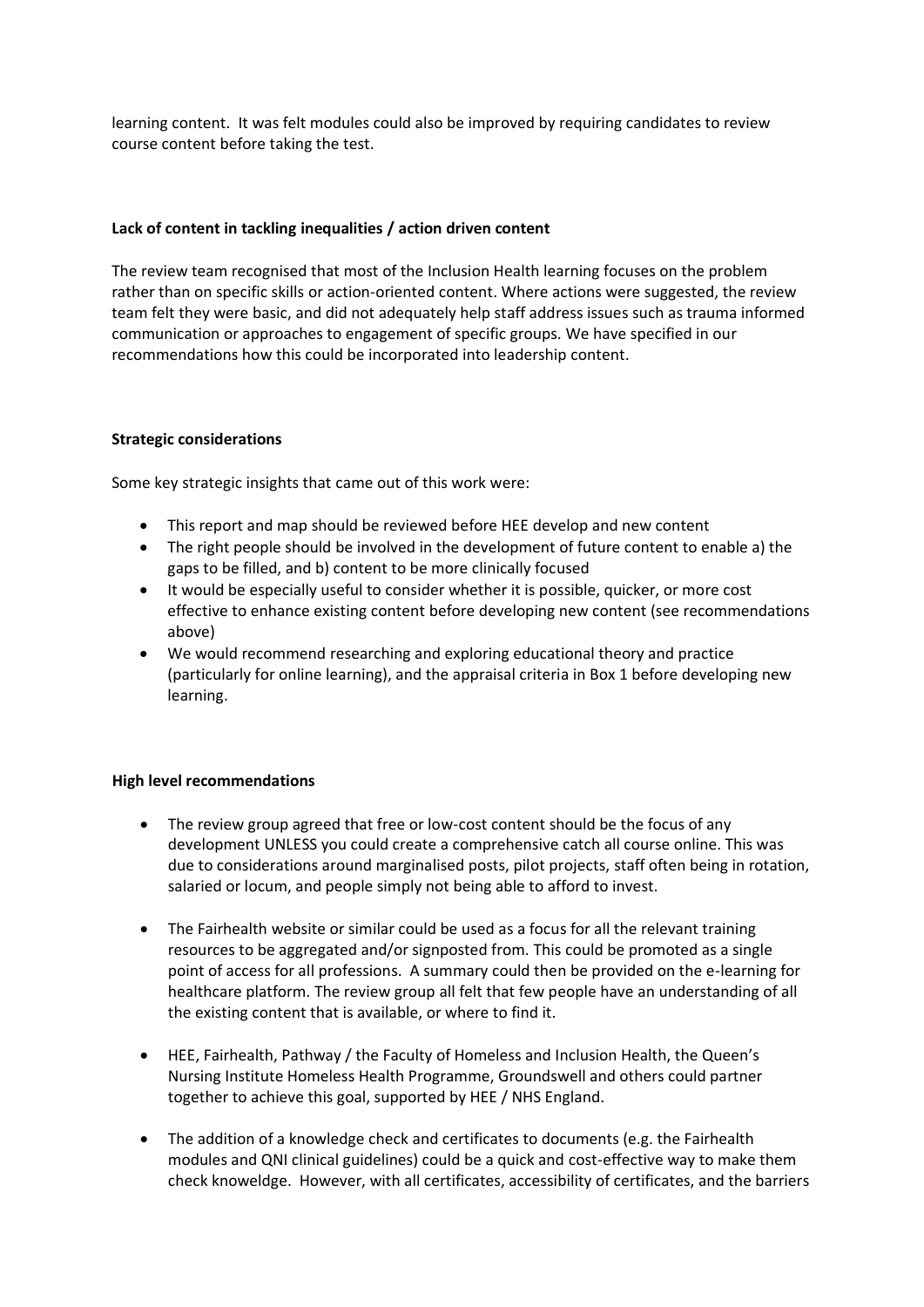generated by log ins need to be minimised. It would be useful to explore if a test and certificate can be completed without log in or in separate module to ensure that the learning remains free to access.

- . Some specific areas might benefit from new **e-learning content**:
	- o Inclusion health leadership
	- o Cultural competence for inclusion health
	- o Safeguarding in a homelessness context
	- o Neurodiversity, brain injury and cognition capacity in a homelessness context
	- o Frailty in excluded groups
	- o Migrant health
	- o Chronic disease management and concordance
	- o Brief training for hospital staff
	- o Prison health
	- o Cancer care in inclusion health groups

#### **Key suggested immediate specific actions**

- Fairhealth to be central host which brings everything together with a summary held on e-learning for healthcare. Other sites can hold relevant content e.g., Medical Royal Colleges.
- Short webinar/module to be produced summarising the key CPD content recommended within inclusion health, and signposting to what is available now and further resources
- ElfH to update their existing Inclusion Health content, and edit into a more user friendly and usable format
- Modules and other content that scored well (e.g., Fairhealth modules and QNI clinical guidelines), to be made more robust by the addition of an assessment and certificate
- Healthy London Partnership to update their downloadable content
- Homeless safeguarding course to be commissioned
- Homeless leadership course to be commissioned and bringing together including the topics listed above
- More brief clinical resources and action-oriented courses focused on how clinicians can tackle health inequalities to be commissioned
- Widespread promotion communicating free/cheap training and CPD on healthcare for vulnerable and marginalised groups.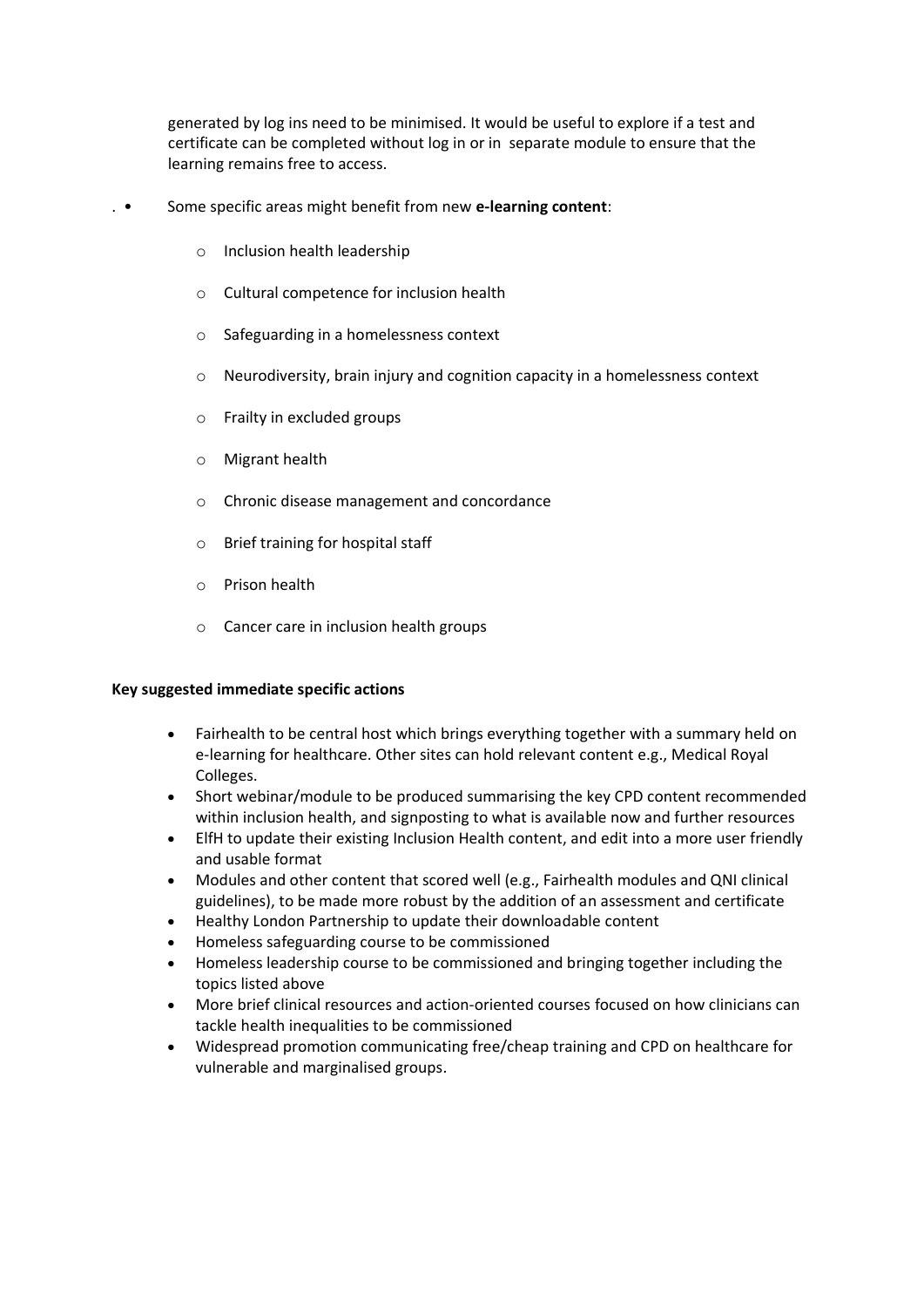**The authors would like to thank HEE London and Professor Vivienne Curtis, for their generous funding and support to complete this work. We would also like to thank Pathway charity for their support in facilitating the work.**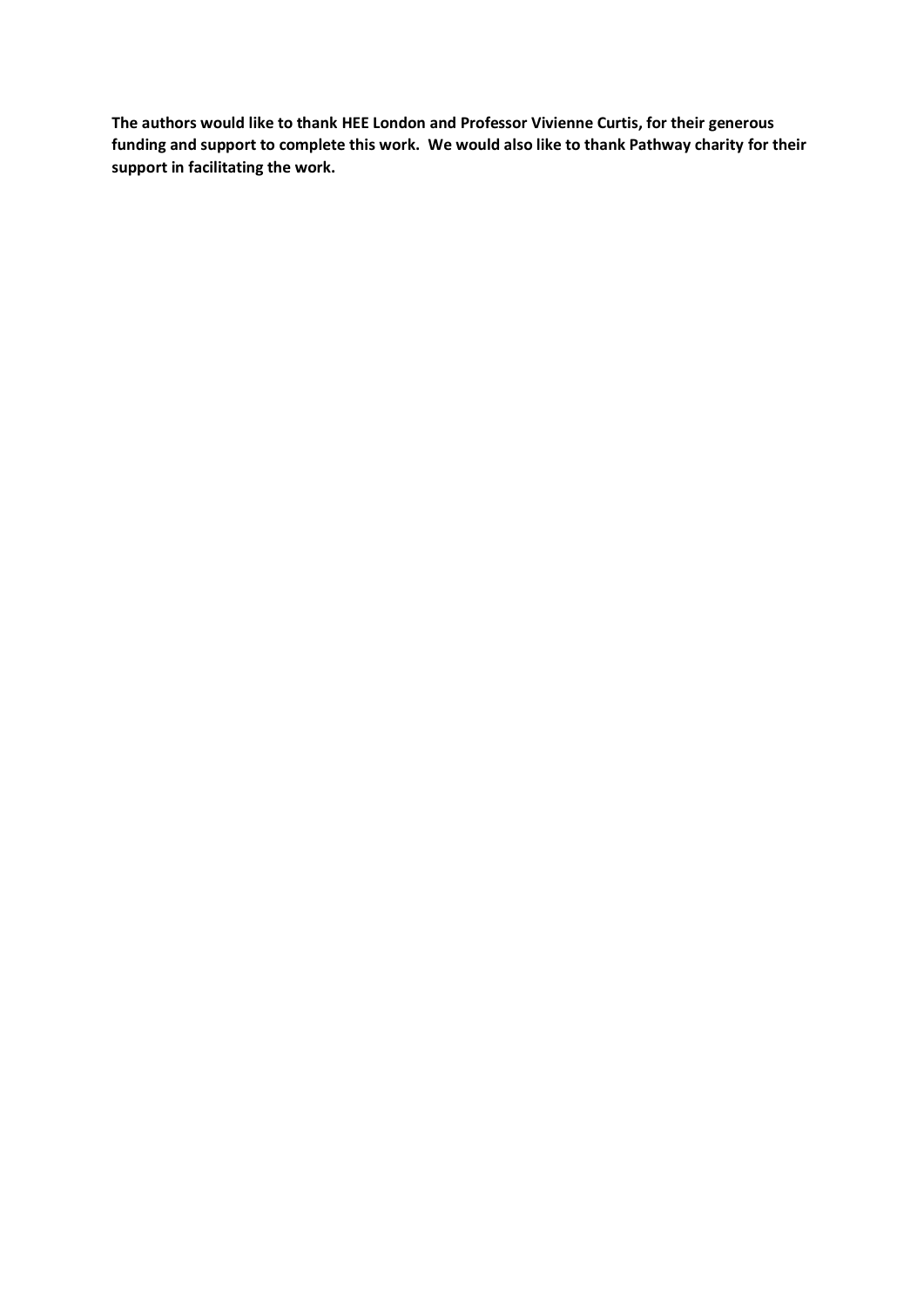### **Relevant Clinical Networks to support CPD**

- Faculty of Homeless and Inclusion Health <https://www.pathway.org.uk/faculty/>
- Queen's Nursing Institute Homeless Health Programme <https://www.qni.org.uk/nursing-in-the-community/homeless-health-programme/>
- London Network of Nurses and Midwives Homelessness Group <https://homelesshealthnetwork.net/>
- Frontline Network <https://www.frontlinenetwork.org.uk/>
- Asylum Support Advice Network <https://www.asaproject.org/about/asylum-support-advice-network>
- Friends, Families and Travellers Newsletter <https://www.gypsy-traveller.org/>
- Russell Webster Criminal Justice Newsletter <https://www.russellwebster.com/>

# **Useful Websites to support CPD**

<https://www.qni.org.uk/nursing-in-the-community/homeless-health-programme/>

The Queen's Nursing Institute has multiple training resources available via its Homeless Health Programme page some of which are profiled in this document.

# <https://homelesshealthnetwork.net/>

The London Network of Nurses and Midwives have various resources hosted on its website, including past presentations to the network

# <https://groundswell.org.uk/publications/>

Groundswell produces multiple learning tools looking at health issues from a client perspective which can be found in its publications section, including some that have been profiled in this document.

<https://cpag.org.uk/trainingevents/about-cpag-training-courses>

Low-cost training in benefits and welfare rights. Really helpful website, covering both facts on child poverty, and rights/areas in helping overcome it, alongside advice.

[https://england.shelter.org.uk/professional\\_resources/shelter\\_training/training\\_for\\_groups](https://england.shelter.org.uk/professional_resources/shelter_training/training_for_groups)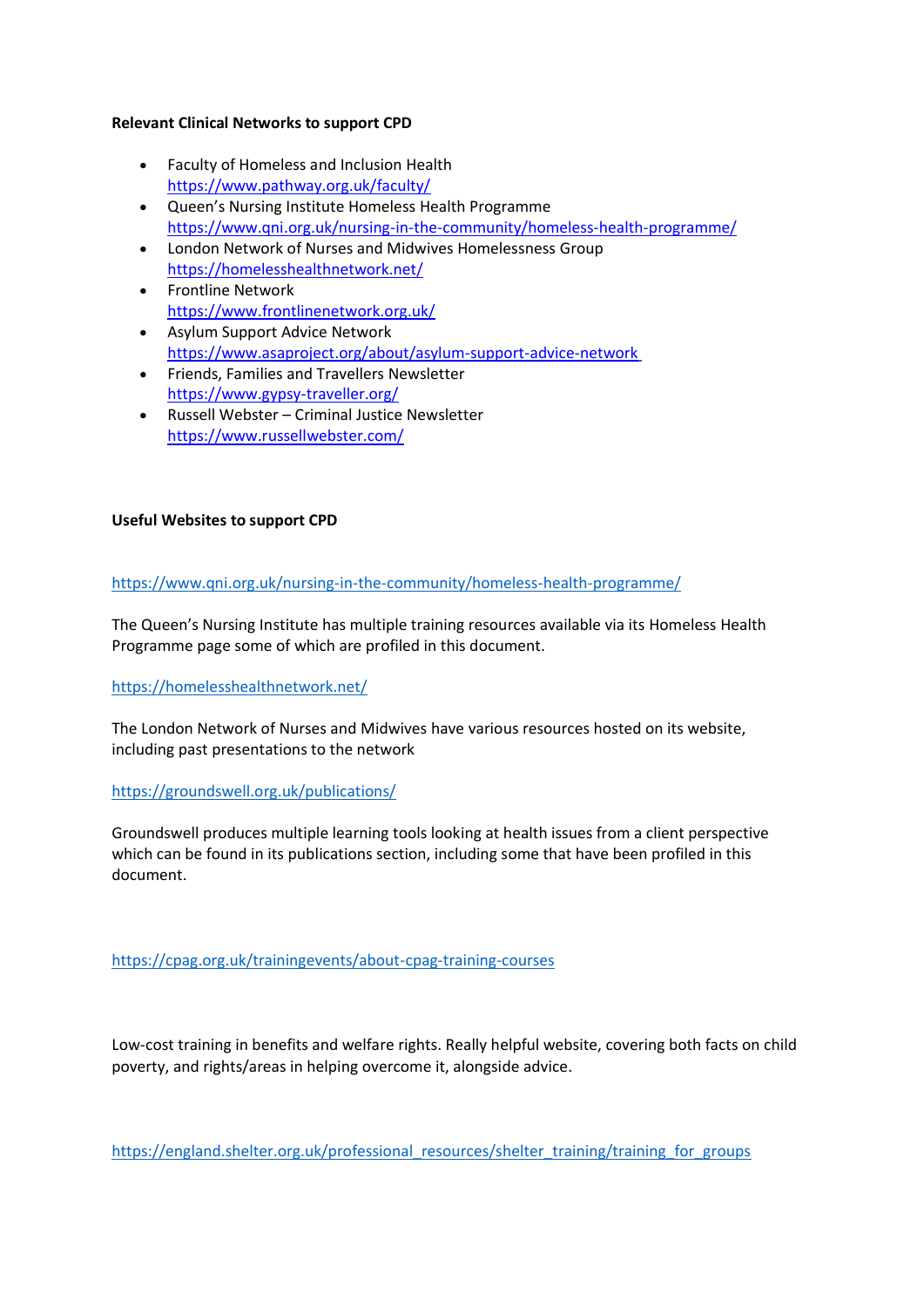Shelter training, can be delivered on-line to small groups on housing rights, benefits and welfare rights. Provide lots of different sessions, tailored to the group's needs. Sessions include introductory teaching on homelessness and the welfare system, as well as more in-depth areas for those with high contact. They also have a session on motivational interview skills, which was an area recognised to have little eLearning on it.

<https://www.homeless.org.uk/events/onlinetraining>

Rolling programme of on-line training webinars with focus on homelessness – some focused-on health. May be free if you become a Homeless Link member. Currently offering 11 online seminar sessions. All are taking place in real time, so could be difficult to access, but all free! Sessions covering lots of different content, some in particular seem especially useful for keyworkers- for example there's one in January on building resilience, but also some on supporting people into education and employment. Some clinical topics available including autism, safeguarding etc.

<https://www.aneemo.com/courses>

Low-cost training with a particular focus on homelessness and psychological trauma. Aneemo are offering a good array of courses on-line, that could be a useful addition to some of the eLearning such as working with women experiencing complex needs, positive behavioural support: managing behaviours that challenge, and boundaries and disclosure.

<https://www.annafreud.org/training/>

Low-cost training on mentalisation and other therapeutic approaches to psychological trauma. Offer very specific, longer courses in mental health. Also cover motivational interviewing, but not much eLearning in that area. As courses are specific, there are different ones that would be useful to different areas of inclusion health. For example, some of their training is on self-harm, and other is for those who work with children who have undergone trauma.

<https://www.nrpfnetwork.org.uk/training>